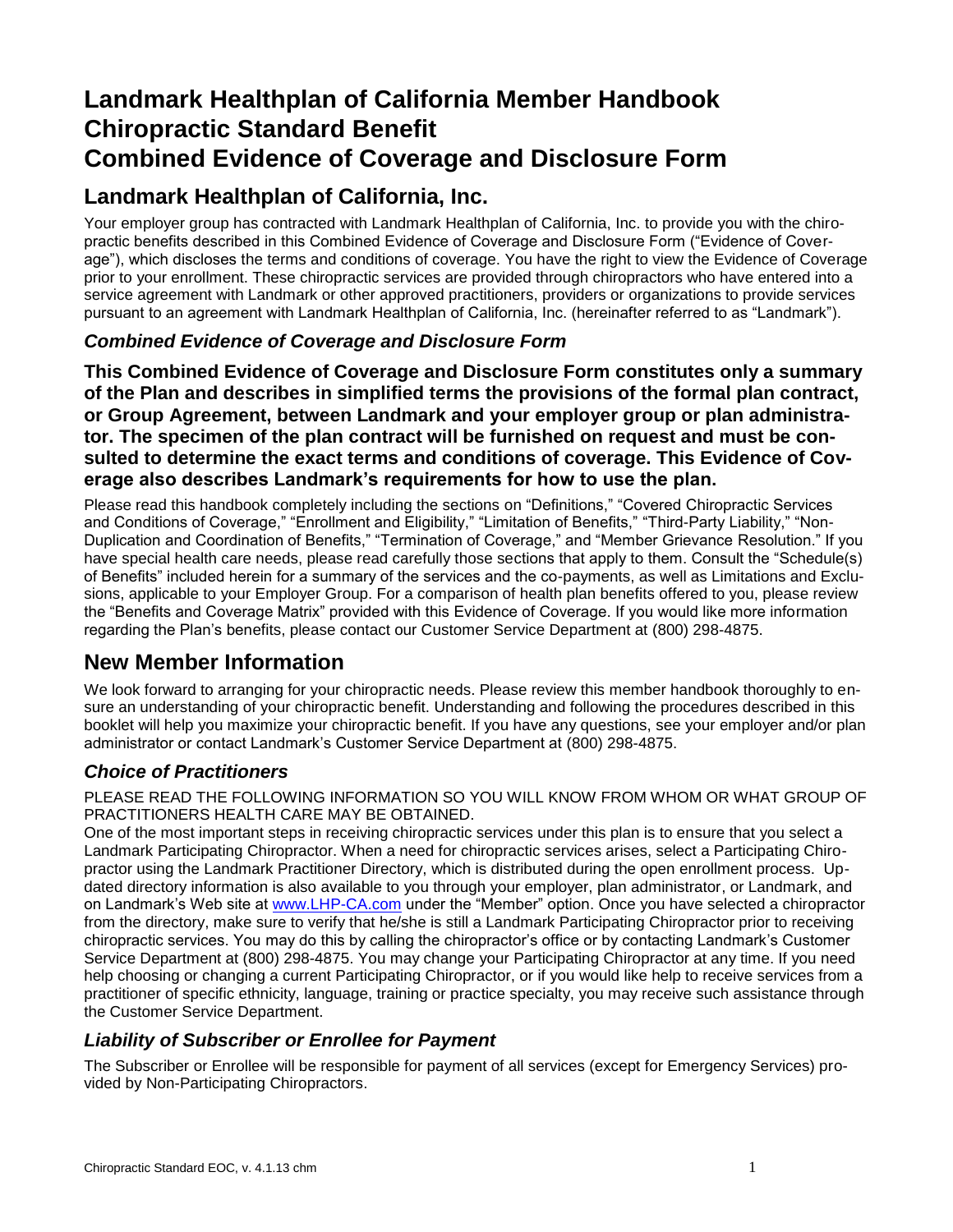### *Reimbursement Provisions*

The selected Participating Chiropractor is responsible for verifying benefits, coordinating care and obtaining preauthorization, when required, for chiropractic services. Your Participating Chiropractor is also responsible for submitting claims to Landmark for Covered Chiropractic Services, and cannot balance-bill Members for such services; that is, Participating Chiropractors may not bill Members for any portion of Covered Chiropractic Services except for the Co-payment.

If you receive Emergency Services from a Non-Participating Chiropractor, you may submit a claim for reimbursement to Landmark by following these guidelines:

- 1. Submit a fully itemized bill with progress notes including:
	- □ Chiropractor's name, Tax ID, and address
	- Date of service
	- Diagnosis
	- $\Box$  CPT Codes and/or description of procedures
	- **Billed amount**
- 2. Indicate on the claim whether you have paid the Non-Participating Chiropractor's bill in full. If the claim is determined to be a Covered Chiropractic Service, Landmark will reimburse you, less any applicable Copayment and other charges that are your responsibility (see **Other Charges**, below). If you have not paid the bill in full and wish Landmark to pay the Non-Participating Chiropractor directly, please include a signed statement instructing Landmark to do so.
- 3. All claims must be submitted within one-hundred-eighty (180) days of the date of service. Please include your name, address, Member number, and daytime phone number on your claim, and mail or deliver it to:

#### **Landmark Healthplan of California, Inc. ATTN: Claims Department 1610 Arden Way, Suite 280 Sacramento, CA 95815**

Please Note: Landmark reimburses your Participating Chiropractor with an agreed fee for Covered Chiropractic Services delivered to you. Landmark does not offer bonuses or incentive payments for the performance of individual practitioners. For more information concerning how your Participating Chiropractor is paid, you may contact Landmark or your Participating Chiropractor.

# **Definitions**

The following terms are used in the Group Agreement and this handbook, including the Schedule(s) of Benefits:

**Acute Condition** — This is a medical condition that involves a sudden onset of symptoms due to an illness, injury, or other medical problem that requires prompt medical attention and that has a limited duration.

**Aggravation** — A new incident or injury in the same area of the body where a previous injury occurred.

**Binding Arbitration** — Resolution of disputes between Landmark and a Member and/or Employer Group will be subject to binding arbitration rather than a court of law before a jury, pursuant to the terms of the Group Agreement. Arbitration is a process by which an arbitrator, a person with the power to decide a dispute, will conduct a hearing and make a final determination regarding the dispute between the parties. The involved parties are bound by the decision of the arbitrator. Such arbitration hearings will be in accordance with the rules of procedure and decision of Judicial Arbitration and Mediation Services, Inc.

**Conjunctive Physiotherapy** — The use of therapeutic procedures or modalities to assist in Member's treatment and to promote healing, that include but are not limited to hot packs, electrical muscle stimulation, or ultrasound.

**Coordination of Benefits** — A contractual provision that applies when a Member is covered under more than one health insurance program. Such provision requires that payment of benefits be coordinated by all programs to eliminate overinsurance or duplication of benefits.

**Co-payment** — A fee, as set forth in the Schedule of Benefits, payable by the Member for certain services and benefits. Such fee is to be paid directly to the Participating Chiropractor at the time of service. Such payment is in addition to and separate from the Plan premiums paid by the Employer Group.

**Coverage** — Chiropractic coverage under the Group Agreement pertaining to a Member.

**Coverage Decision** — The approval or denial of health care services by a Plan, or by one of its contracting entities, substantially based on the finding that the provision of a particular service is included or excluded as a covered benefit under the terms and conditions of the Group Agreement.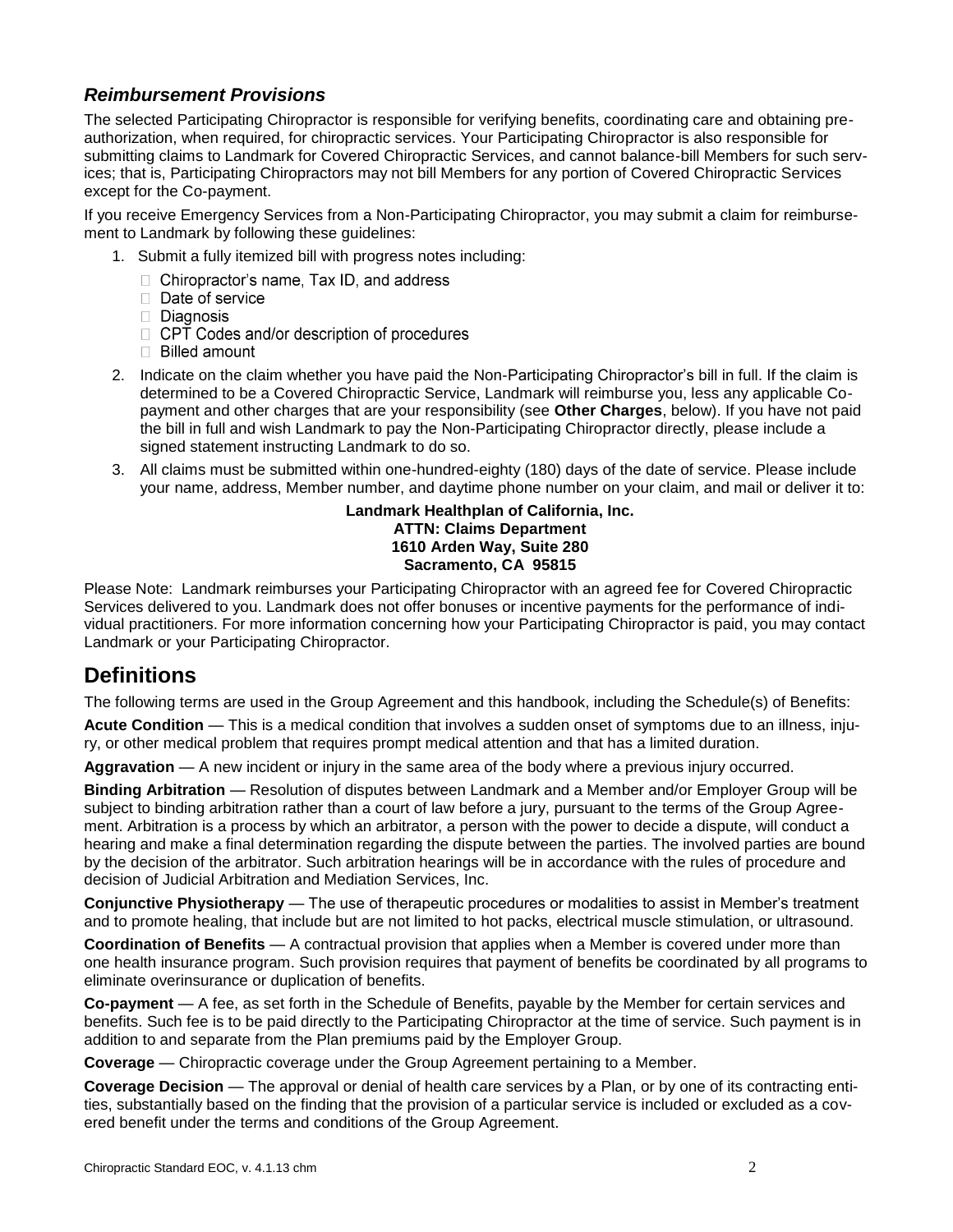**Covered Chiropractic Services** — Those services within the scope of chiropractic care that are supportive or necessary to help Members achieve the physical state enjoyed before an injury or illness, and that are determined by Landmark to be Medically Necessary, are pre-authorized by Landmark, and are generally furnished for the diagnosis and/or treatment of a neuromusculoskeletal condition associated with an injury or illness, including the following:

- $\square$  Examinations
- Manipulation
- Conjunctive Physiotherapy
- X-rays
- Emergency Services

**Dependent** — The spouse, registered domestic partner, or child (including a stepchild or legally adopted child) of a Subscriber who is enrolled under the Subscriber's Plan, who meets all the eligibility requirements set forth by the Subscriber's Employer Group and Landmark and for whom applicable premiums are received by Landmark.

**Disputed Health Care Service** — Any health care service eligible for coverage and payment under a health care service plan contract that has been denied, modified or delayed by a decision of the Plan, or by one of its contracting providers, in whole or in part due to a finding that the service is not Medically Necessary.

**Durable Medical Equipment** — Supportive devices prescribed by a Participating Chiropractor, such as elbow supports, back supports, lumbar braces, or home traction units.

**Emergency Medical Condition** — A medical condition manifesting itself by acute symptoms of sufficient severity (including severe pain) that the absence of immediate medical attention could reasonably be expected to result in any of the following:

- 1) Placing the patient's health in serious jeopardy.
- 2) Serious impairment to bodily functions.
- 3) Serious dysfunction of any bodily organ or part.

**Emergency Services** — Services rendered for the sudden and unexpected onset of an acute illness, extreme neuromusculoskeletal pain or accidental injury to the nervous, musculoskeletal and/or skeletal body systems, that, in the reasonable judgment of the Member, requires immediate care, the delay of which could decrease the likelihood of maximum recovery, and for which the Member seeks to secure chiropractic services immediately after the onset, or as soon thereafter as practicable.

**Emergency Services and Care** — Medical screening, examination, and evaluation by a physician or, to the extent permitted by applicable law, by other appropriate personnel under the supervision of a physician, to determine if an emergency medical condition or active labor exists, and if it does, the care, treatment, and surgery by a physician necessary to relieve or eliminate the emergency medical condition within the capability of the facility. Emergency Services and Care also means an additional screening, examination, and evaluation by a physician, or other personnel to the extent permitted by applicable law and within the scope of their licensure and clinical privileges, to determine if a psychiatric emergency medical condition exists, and the care and treatment necessary to relieve or eliminate the psychiatric emergency medical condition, within the capability of the facility.

**Employer Group** — The employer, group or other entity that contracts with Landmark to arrange for the provision of chiropractic services.

**ERISA** — The Employee Retirement Income Security Act of 1974, as amended.

**Exacerbation** — A flare-up of an existing illness or injury.

**Examination** — A systematic physical evaluation of the Member's complaints including the performance of evaluative measures to determine Member's state of health, which may include height, weight, blood pressure, pulse, temperature, and physique evaluations. Chiropractic examination also includes biomechanical evaluation of the spine and related joints.

**Exclusion** — Specific conditions or circumstances set forth in the Group Agreement and Evidence of Coverage for which the Plan will not provide coverage or remit payment for services.

**Experimental or Investigational Chiropractic Care** — Chiropractic care that is essentially investigatory or an unproven procedure or treatment regimen that does not meet the generally accepted standards of practice.

**Group Agreement** — The formal agreement between the Employer Group and Landmark Healthplan of California, Inc., the Plan, for the provision of chiropractic services.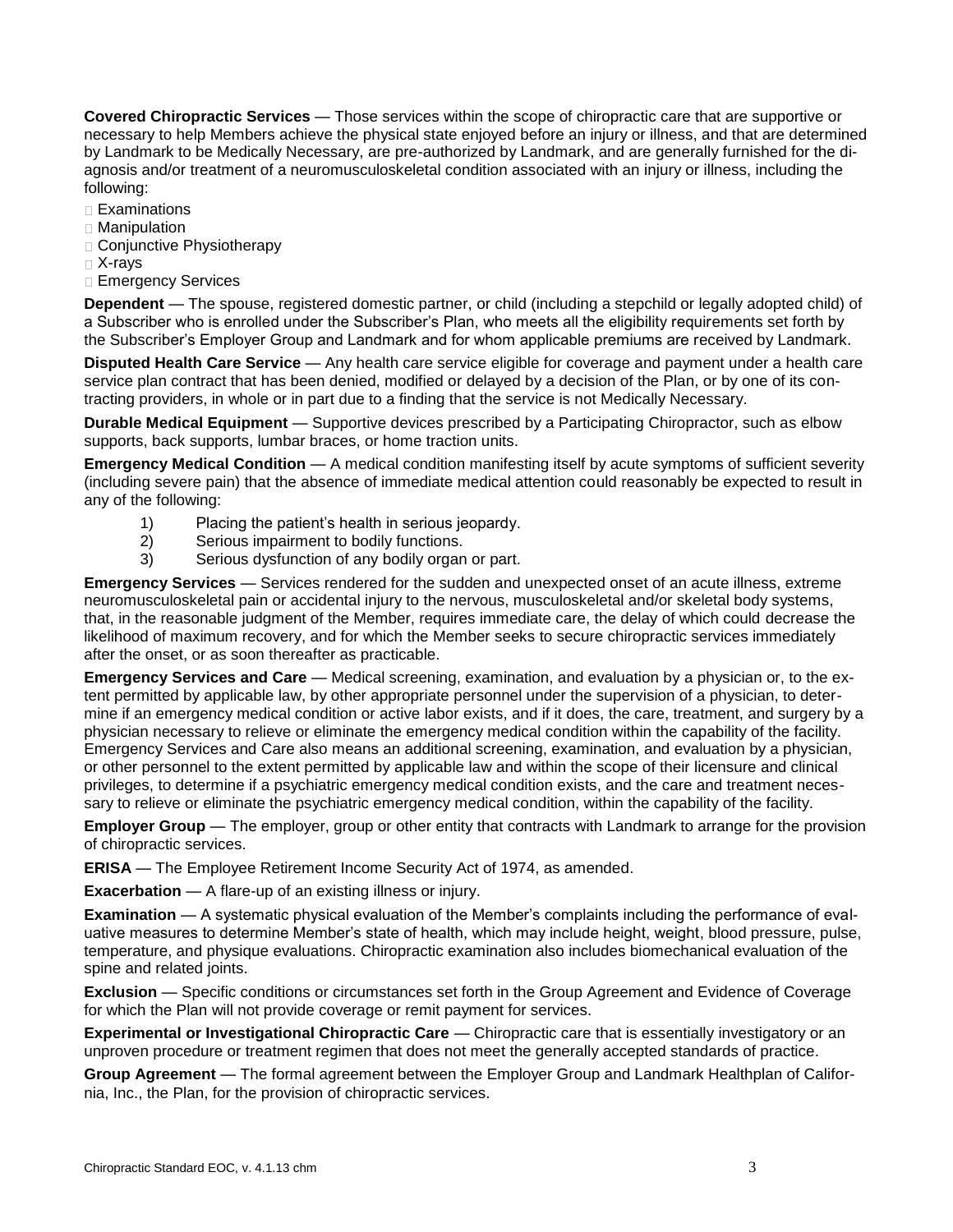Life-Threatening — Conditions that are either or both of the following:

- 1) diseases or conditions where the likelihood of death is high unless the course of the disease is interrupted.
- 2) diseases or conditions with potentially fatal outcomes, where the end-point of clinical intervention is survival.

**Limitation** — Any provision other than an Exclusion that restricts coverage under the Group Agreement and Evidence of Coverage.

**Maintenance Care** — Chiropractic care in the form of maintenance therapy or ongoing chiropractic adjustments for a patient whose condition has resolved itself or whose symptoms have disappeared.

**Manipulation** — Passive dynamic thrust applied by a Participating Chiropractor to a joint in an attempt to restore proper motion and function.

**Maximum Annual Visits** — The maximum number of visits to Participating Chiropractors for which the Plan will provide coverage on an annual basis.

**Medically Necessary** —Chiropractic Services that are:

- a) Necessary for the treatment or diagnosis of neuromusculoskeletal disorders;
- b) Established as safe and effective and furnished in accordance with generally accepted chiropractic standards to treat neuromusculoskeletal disorders in the most economically efficient manner that may be provided safely and effectively to the Member, and not furnished primarily for the convenience of the Member, the Participating Chiropractor, or other provider of service; and
- c) Appropriate for the symptoms, consistent with the diagnosis, and otherwise in accordance with generally accepted chiropractic practice and professionally recognized standards.

**Member** — The Subscriber or family member. A family member includes the Subscriber's spouse or registered domestic partner and children who meet eligibility requirements specified by the Employer Group and Landmark, and who are enrolled in the Plan.

**Neuromusculoskeletal** — Conditions that display symptoms of and/or signs related to the nervous, muscular and/or skeletal body systems.

**Non-Participating Chiropractor** — A chiropractor who is not under contract to provide Covered Chiropractic Services to Landmark Members.

**Outside Service Area** — All geographic areas beyond the identified Service Area of Landmark as approved by the Director of the California Department of Managed Health Care.

**Participating Chiropractor** — A chiropractor under contract to provide Covered Chiropractic Services to Landmark Members.

**Plan** — A California corporation licensed as a health care service plan by the California Department of Managed Health Care under the Knox-Keene Health Care Service Plan Act of 1975. The name of the Plan is Landmark Healthplan of California, Inc., and it is organized to provide chiropractic health care services. Remember, Landmark Healthplan of California, Inc. is the *Plan,* not a chiropractic practitioner.

**Practitioner** — This is a chiropractor licensed pursuant to the Chiropractic Act of the State of California, who is qualified to render chiropractic services.

**Prevailing Rates** — Rates generally prevailing in the Service Area for chiropractic and related services.

**Preventive Care** — Procedures considered necessary by professionally recognized standards of practice to prevent the development of clinical manifestations of illness. In other words, the implementation of a treatment protocol with the anticipation of avoiding the onset of clinical manifestation of disease (conditions, illness or symptoms). This includes any services on an asymptomatic patient or a patient who has reached a point of maximum chiropractic benefit, that is, a point where additional chiropractic services provide little or no additional improvement in the patient's condition. This definition encompasses educational materials, training, and back support programs provided by Participating Chiropractors during their normal treatment process.

**Qualified Beneficiary** — Any individual who, on the day before an event that triggers the Federal COBRA group coverage continuation provisions, is covered under the Plan as the spouse or dependent child of the Subscriber. Such term shall also include a child who is born to or placed for adoption with the Subscriber during the period of continuation coverage under COBRA.

**Serious Chronic Condition** — This is a medical condition due to a disease, illness, or other medical problem or medical disorder that is serious in nature and that persists without full cure or worsens over an extended period of time or requires ongoing treatment to maintain remission or prevent deterioration.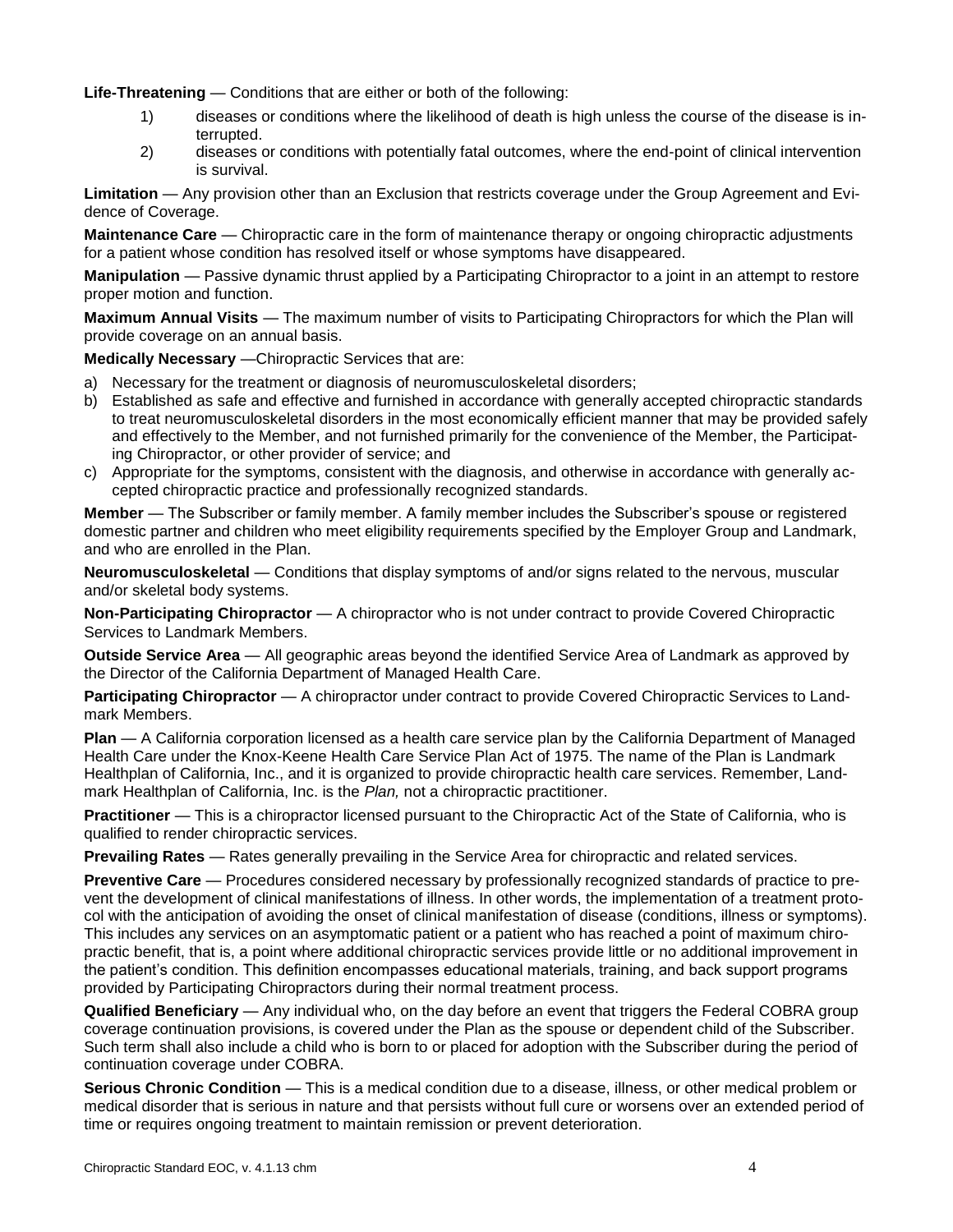**Seriously Debilitating** — Diseases or conditions that cause major irreversible morbidity.

**Service Area** — The geographic area designated by Landmark and approved by the Director of the California Department of Managed Health Care within which Landmark shall provide Covered Chiropractic Services.

**Standard Benefit** — Includes Covered Chiropractic Services that are Medically Necessary and are pre-authorized by Landmark (except for initial visits and Emergency Services).

**Subscriber** — An employee of the Employer Group that has contracted with Landmark for the provision of chiropractic health care services. Such employee meets all of the eligibility requirements specified by the Employer Group and Landmark and is enrolled in the Plan.

**Supplemental Rider** — Provides coverage for additional chiropractic services when purchased by an Employer Group that has purchased the underlying Standard Benefit for its employees. The Supplemental Rider adds services to those provided under the Standard Benefit, to include preventive, maintenance, and wellness care. These Supplemental services need not be pre-authorized by Landmark and are not reviewed by Landmark for Medical Necessity. Please consult your Schedule(s) of Benefits to determine whether your employer has elected the Supplemental Rider.

**Terminated Practitioner** — This is a Practitioner, previously contracted with Landmark to provide Covered Services to Landmark members, whose participation in Landmark's network of Participating Practitioners has been terminated or non-renewed.

**Voluntary Mediation** — A provision by which a Member and/or Employer Group and Landmark can request and voluntarily agree to resolve a grievance or appeal, other than a quality of care complaint, through the process of mediation. Mediation is a process whereby an intermediary agent intervenes between the conflicting parties to promote reconciliation, settlement or a compromise. Expenses for mediation are borne equally by the conflicting parties.

**Wellness Care** — A periodic lifestyle assessment designed to attain optimum performance and behavior to improve health status. This kind of care is performance-specific rather than condition- or symptom-specific; that is, it emphasizes quality of life aspects.

**X-rays** — A test using a low dose of ionizing radiation to produce an image of the Member's skeleton to assist the Participating Chiropractor in the evaluation of the Member's complaints.

# **Covered Chiropractic Services and Conditions of Coverage**

Subject to all terms, conditions, exclusions and limitations set forth in this Evidence of Coverage and the Group Agreement, including receipt by Landmark of applicable monthly premiums, you are entitled to receive Covered Chiropractic Services as set forth in this section and in the Schedule of Benefits. The Schedule of Benefits is an important part of this Evidence of Coverage, and it lists the specific benefits, number of visits, and Co-payments applicable to your Employer Group.

Coverage shall commence on the date the Plan accepts a Member's enrollment form and verifies the Member's eligibility through the eligibility roster provided by the Employer Group. The Plan's acceptance of the Member's enrollment form is contingent upon receipt of the applicable health plan premium payment. For further information regarding initial open enrollment, periodic open enrollment, and effective dates of coverage at a time other than during open enrollment, please consult your employer and/or Group Agreement.

*Covered Chiropractic Services —* Covered Chiropractic Services are those within the scope of chiropractic care that are supportive or necessary to help Members achieve the physical state enjoyed before an injury or illness, and that are determined by Landmark to be Medically Necessary, are pre-authorized by Landmark, and are generally furnished for the diagnosis and/or treatment of a neuromusculoskeletal condition associated with an injury or illness, including the following:

- □ Examinations
- Manipulation
- Conjunctive Physiotherapy
- X-rays

*Durable Medical Equipment (DME) —* DME is covered up to the annual maximum benefit amount when it is Medically Necessary, is prescribed by a Participating Chiropractor, is pre-authorized by Landmark, and is not prescribed solely for the comfort or convenience of the patient. DME may or may not be a covered service, depending upon the Group Agreement. Covered services are listed on the Schedule of Benefits, which Members should read to determine coverage.

Covered DME includes*:* crutches or canes; cervical collar (hard and soft); cervical pillow; cervical traction unit; hot/cold packs; electric hot pads (dry and moist); exercise tubing and gym balls; lumbar roll or cushion; lumbar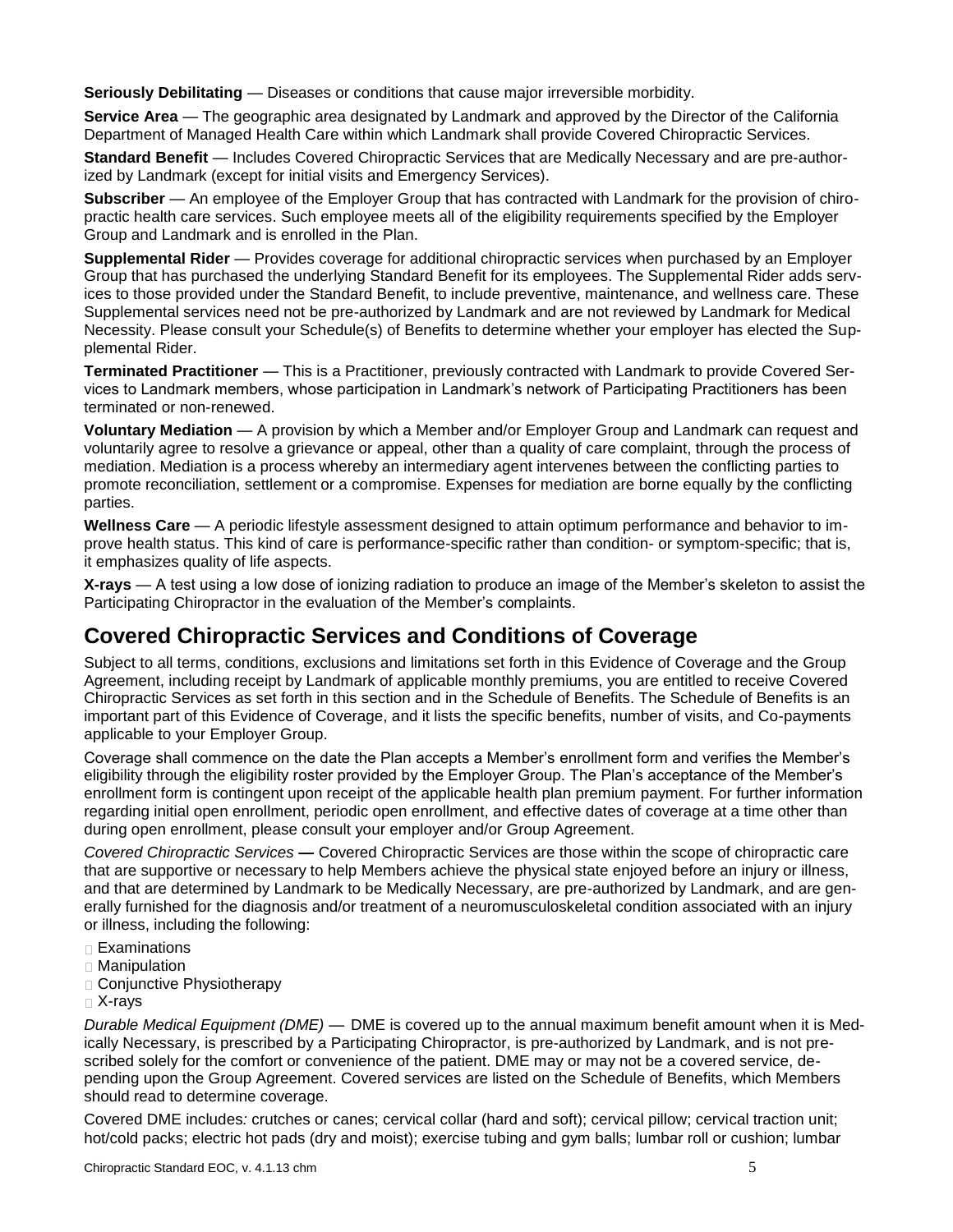supports and belts; orthotics, wedges or lifts (full sole and heel); rib belts; supports, splints, slings and braces for wrists, elbows, shoulders, ankles, knees, hips, fingers and thumbs; and trochanter belts.

*Initial Visit —* Pre-authorization is not required for a Member's initial visit, which consists of an examination by the Participating Chiropractor and may be followed by treatment. However, any subsequent treatments and/or services require pre-authorization to be obtained from Landmark by the Participating Chiropractor.

*Emergency Services —* Emergency Services are covered for the sudden and unexpected onset of an acute illness, extreme neuromusculoskeletal pain or accidental injury to the nervous, musculoskeletal and/or skeletal body systems, that, in the reasonable judgment of the Member, requires immediate care, the delay of which could decrease the likelihood of maximum recovery, and for which the Member seeks to secure chiropractic services immediately after the onset, or as soon thereafter as practicable. Emergency Services do not require pre-authorization; however, they are subject to Landmark's determination that the Member would reasonably have considered that Emergency Services were required, and that services provided were Medically Necessary and appropriate.

Emergency Services rendered by a Non-Participating Chiropractor are covered only when the chiropractor rendering services can show that the services were for a neuromusculoskeletal condition and/or illness and were provided to reduce the severity of the condition including pain until a Participating Chiropractor could safely assume treatment. Similarly, Emergency Services received outside of Landmark's Service Area will be covered only when the Non-Participating Chiropractor rendering services can show that the services were for a neuromusculoskeletal condition and/or illness and were provided to reduce the severity of the condition including pain until a Participating Chiropractor could safely assume treatment. Under the Landmark Plan, emergency care must be transferred to a Participating Chiropractor as soon as such transfer would not create an unreasonable risk to the Member's health.

Except for Emergency Services, Landmark will not pay for charges incurred by a Member for services from any practitioner other than a Participating Chiropractor unless authorized by Landmark. Whenever the determination of whether a Member is entitled to a benefit is based on the Medical Necessity of the service or the need for Emergency Services, Landmark shall have final authority governing such determination as well as all other benefit determinations, provided that such determinations are consistent with professional standards of practice and all terms and conditions of coverage of this Evidence of Coverage.

### *Obtaining Pre-Authorization*

Your Participating Chiropractor is responsible for obtaining pre-authorization from Landmark for certain Covered Chiropractic Services. Within five business days of receiving the information necessary to review the request for pre-authorization, Landmark will make a decision based on Medical Necessity, and will then notify the requesting Participating Chiropractor within 24 hours of making the decision. If your condition is such that you face an imminent and serious threat to your health including, but not limited to, the potential loss of life, limb, or other major bodily function, or if the five-day response time noted above would be detrimental to your life or health or could jeopardize your ability to regain maximum function, Landmark will make its decision based on Medical Necessity within 72 hours of receiving the information necessary to review the request, and will then notify the requesting Participating Practitioner within 24 hours of making the decision. As noted above, Emergency Services do not require pre-authorization; however, they are subject to Landmark's determination that the Member would reasonably have considered that Emergency Services were required, and that services provided were Medically Necessary and appropriate. Members are notified in writing within two business days of Landmark's decision to deny, delay, or modify requested health care services. The written decision will include the specific reason or reasons for the decision; the internal criteria, guideline, or benefit interpretation policy, if any, relied upon in making the decision; the clinical reason or reasons for modifications or denials based on a lack of Medical Necessity; and information about how to file a grievance with Landmark concerning the decision. Member agrees that the requesting Participating Chiropractor shall be his or her "authorized representative" (pursuant to ERISA) regarding receipt of approvals of requests for Covered Chiropractic Services for purposes of medical management. Landmark's grievance process is outlined in the section of this Evidence of Coverage captioned "Member Grievance Resolution." **Please note:** if a Participating Chiropractor fails to obtain any required pre-authorization prior to providing Covered Chiropractic Services, you will **not** be financially responsible for the cost of such services (except for any applicable Co-payment).

### *Second Opinions and Referrals*

*Second opinions* **—** On occasion, a Participating Chiropractor may require a second opinion, which is for consultation only, from another chiropractor. Landmark does not require an authorization for any second opinion. Second opinions initiated by your Participating Chiropractor will not count against your maximum annual visits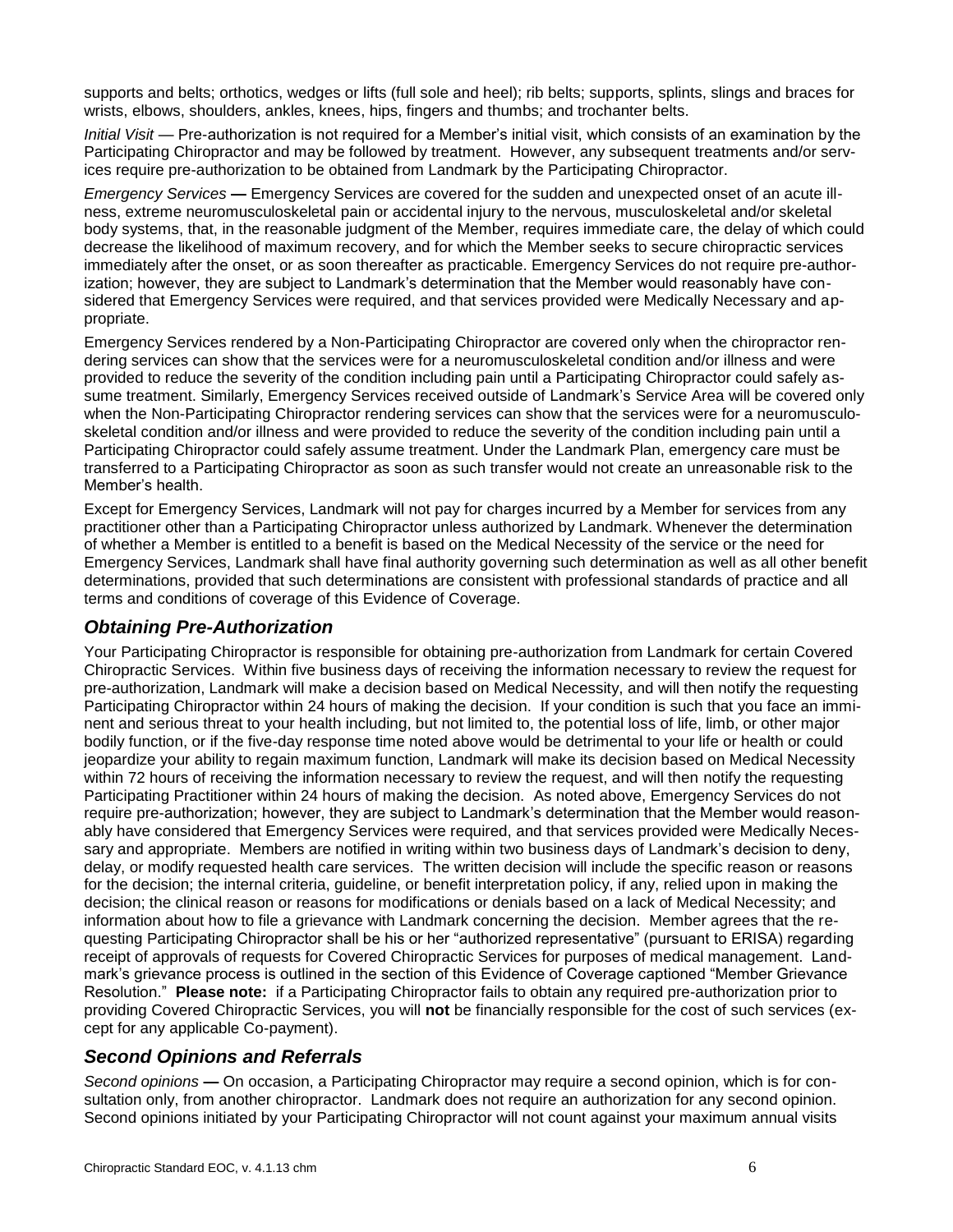and will not require a Member office visit co-payment. Second opinions initiated by Members will count against the maximum annual visits and will require a Member office visit co-payment.

*Referrals to non-chiropractic practitioners* **—** For referrals to non-chiropractic practitioners, Members or enrollees of full-service plans or HMOs will be referred to the plan or HMO practitioner network for non-neuromusculoskeletal conditions, conditions not improving with chiropractic care, and other such services that cannot be provided by another Participating Chiropractor.

### *Your Obligations*

After completing and submitting your enrollment form, you agree to notify Landmark or Employer Group of any changes impacting your enrollment in the Plan. In addition, you agree to use a Participating Chiropractor when seeking chiropractic services, agree to cooperate with your Participating Chiropractor by providing medical information necessary for Landmark's evaluation and pre-authorization of chiropractic services, when required, and agree to meet with Landmark or Participating Chiropractor, if necessary. Such cooperation is necessary to ensure that Covered Chiropractic Services are effective and appropriate.

Whenever you see your Participating Chiropractor, be sure you understand what you are told about your health status. If the information or instructions given are not clear, do not hesitate to ask for further explanation. It is important that you fully understand and follow instructions carefully to maintain or regain your optimum health status.

# **Enrollment and Eligibility**

Landmark will provide you, and other members of your family, Covered Chiropractic Services in accordance with the Group Agreement when you and/or your family are properly enrolled and listed on the eligibility roster provided by your employer. Coverage will begin on the date Landmark accepts your enrollment form and verifies your eligibility through the eligibility roster provided by your employer.

Eligibility requirements for membership are as follows:

- a) The Subscriber and any enrolled dependents must permanently reside within Landmark's Service Area.
- b) The Subscriber must meet any eligibility requirements of Employer Group for membership in the Plan.
- c) Dependents' eligibility for enrollment is contingent upon Subscriber's eligibility for enrollment in the Plan.
- d) Coverage for newborn children of Subscribers begins at birth. For coverage to continue past thirty-one (31) calendar days from the date of birth, an enrollment form for the Dependent must be submitted to the Employer Group within thirty-one (31) calendar days of the date of birth. Newborn care is not a covered benefit at any time if the mother of the newborn is a Dependent child of the Subscriber.
- e) Coverage for adopted children of Subscribers begins from the date physical custody of the child is obtained by Subscriber. For coverage to continue past thirty-one (31) calendar days from the date physical custody is obtained, an enrollment form for the Dependent must be submitted to the Employer Group within thirty-one (31) calendar days of the date the physical custody was obtained.
- f) Dependent children are eligible up to the age of twenty-six (26) years.
- g) Dependent unmarried children over the age of twenty-six (26) years who are incapable of self-sustaining employment by reason of mental retardation or physical handicap and who are dependent upon the Subscriber for support and maintenance are eligible for continuing membership in the Subscriber's Plan. Proof of such incapacity and dependency must be provided to Landmark within thirty (30) calendar days of the child's attainment of the limiting age specified in section f) above. Proof of continued incapacity and dependency of the Dependent may be required periodically; however, such requests will not occur more frequently than annually.
- h) Addition of a Dependent spouse due to marriage must occur within thirty (30) calendar days of the date of marriage. Addition of a registered domestic partner must occur within thirty (30) calendar days of the date a valid Declaration of Domestic Partnership is filed with the California Secretary of State, or an equivalent document is issued by a local agency of California, another state, or a local agency of another state under which the partnership was created.

For further information regarding eligibility, please contact the Landmark Customer Service Department or consult your employer and/or Group Agreement.

# **Prepayment Fee**

A monthly subscription fee for each Member shall be remitted to the Plan the first business day of each month for which membership is effective. The initial monthly fee schedule shall remain in effect for the initial term of the Group Agreement. Thereafter, the monthly subscription fee schedule shall be subject to change from year to year. If additional benefits are included in the future under your agreement, Landmark reserves the right to increase the subscription fee upon thirty (30) calendar days' prior written notice for an individual contract and upon renewal date for a group contract, and only upon providing thirty (30) calendar days' prior written notice of the group con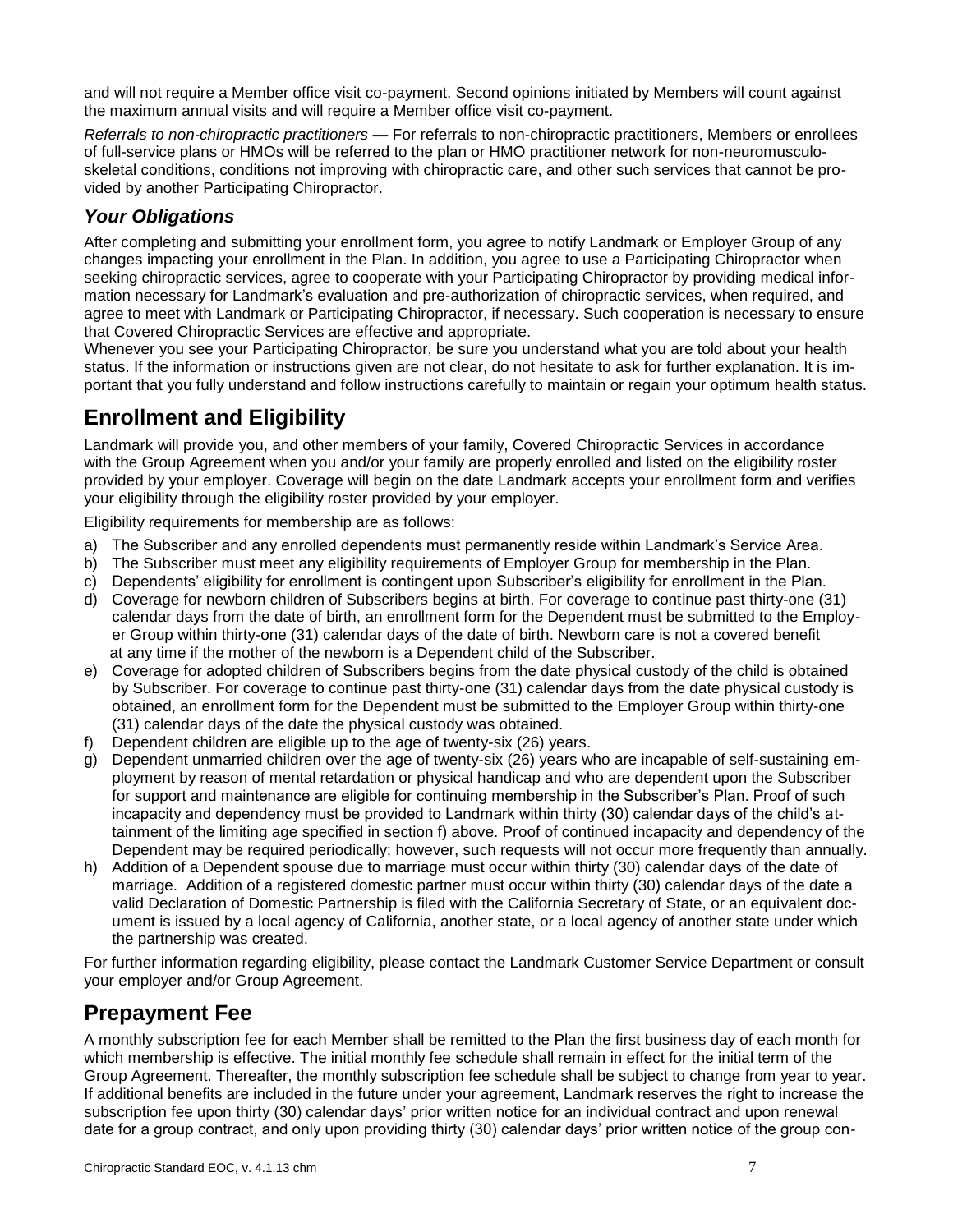tract renewal date. For confirmation of the full premium charge and for information regarding sums, if any, to be withheld from the subscriber's salary or to be paid by the Member to the employer or group contract holder, please consult your employer and/or Group Agreement.

# **Other Charges**

You are required to pay for all co-payments, non-covered services, services rendered due to Member fraud or deception, Emergency Services when it is determined that such services were not an emergency, and services provided by Non-Participating Chiropractors.

## **Facilities**

Please consult the Landmark Practitioner Directory for the locations of facilities and Participating Chiropractors. All Subscribers will receive a copy of the Practitioner Directory. Additionally, updated directory information is available through your employer or plan administrator. You may also contact Landmark's Customer Service Department at (800) 298-4875 for assistance.

# **Limitation of Benefits**

- *1. Acts Beyond Landmark's Control*  In accordance with the Group Agreement, Landmark shall not be responsible for the provision of services or have any liability for acts of Participating Chiropractors beyond Landmark's control.
- *2. Inability to Provide Covered Chiropractic Services*  In the event Landmark, for any reason beyond its control, is unable to provide Covered Chiropractic Services, then Landmark shall be liable for the reimbursement of expenses necessarily incurred by the Member in procuring the services through Non-Participating Chiropractors, to the extent required by the Director of the California Department of Managed Health Care.

# **Continuity of Care**

If you have been receiving care from a Non-Participating Practitioner immediately before enrolling with Landmark, or from a Participating Practitioner who terminates or is terminated from participation in the Landmark network, you must contact Landmark in order to be considered eligible for completion of care. [**Please note:** for new Landmark members, if you could have chosen to move to, or elected to remain with, a plan that permitted treatment by your current practitioner who is not a Participating Chiropractor on Landmark's panel, but you voluntarily chose coverage under Landmark, then you are not eligible for continuity of care.] You may contact Landmark's Customer Service Department at (800) 298-4875 to request a written copy of Landmark's continuity of care policy and for help to request that your care be continued with your current Practitioner. You may also download a Member Request for Continuity of Care form to fill out and mail in from Landmark's Web site at [www.LHP-](http://www.lhp-ca.com/)[CA.com.](http://www.lhp-ca.com/)

Your care will not be continued with a Non-Participating Practitioner or a Terminated Practitioner if the Practitioner does not accept payment at rates and methods of payment similar to those used by Landmark for Participating Practitioners providing similar services who are practicing in the same or a similar geographic area as your Practitioner. Also, Landmark is not required to cover services or provide benefits that are not otherwise covered under the terms and conditions of this Combined Evidence of Coverage and Disclosure Form, and specifically the Schedule of Benefits section of this document. You will still be responsible for co-payments during the period of completion of Covered Services with the Non-Participating or Terminated Practitioner.

If the conditions above are met, continuity of care will be provided on these terms:

- 1. For an Acute Condition (as defined above), completion of Covered Services shall be provided for the duration of the Acute Condition.
- 2. For a Serious Chronic Condition (as defined above), completion of Covered Services shall be provided for a period of time necessary to complete a course of treatment and to arrange for a safe transfer to a Participating Practitioner. Such period of time will not exceed 12 months from either your effective date of coverage or the Practitioner's termination date, as applicable.
- 3. For a newborn child between birth and age 36 months, completion of Covered Services shall be provided for up to 12 months from the child's effective date of coverage or the Practitioner's termination date, as applicable.

If you have further questions, you are encouraged to contact the Department of Managed Health Care, which protects HMO consumers, by telephone at its toll-free number, 1(888) HMO-2219, or at a TDD number for the hearing impaired at 1(877) 688-9891, or online at www.hmohelp.ca.gov.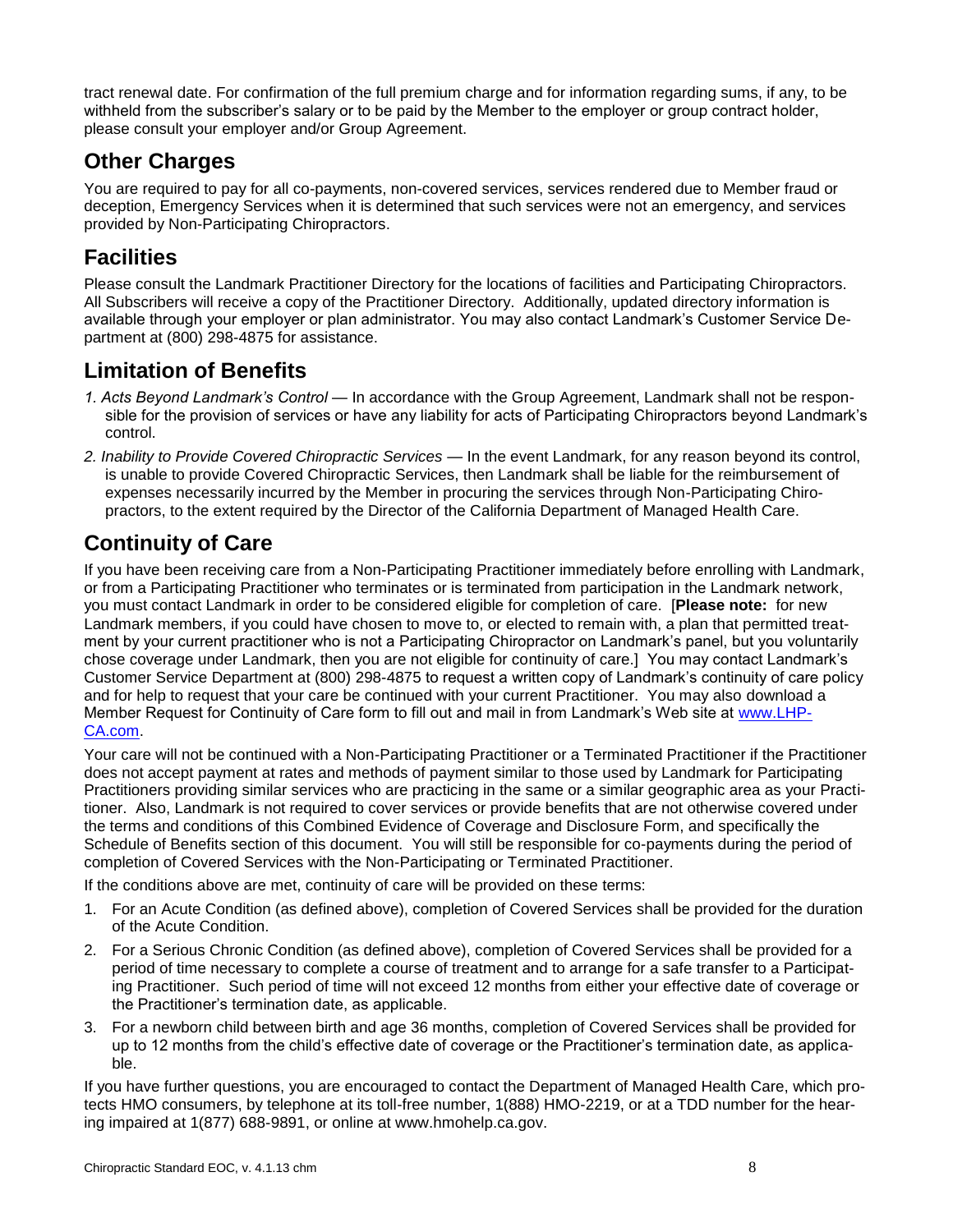# **Confidentiality**

Landmark agrees to maintain and preserve the confidentiality of Member's medical records in accordance with state and federal laws. However, a Member authorizes the release of information and access to Member's medical records to Landmark, its agents and employees, Member's Participating Chiropractor, and appropriate governmental agencies for purposes of utilization review, quality assurance, processing of any claim, financial audit, coordination of benefits, or for any other purpose reasonably related to the provision of benefits under the Group Agreement. When required by law, Landmark shall obtain Member's specific written authorization for the release of Member's medical records. Landmark shall not release any information to Employer Group that would directly or indirectly indicate to Employer Group that a Member is receiving or has received services under the Group Agreement, unless authorized to do so by the Member.

### **A STATEMENT DESCRIBING LANDMARK'S POLICIES AND PROCEDURES FOR PRE-SERVING THE CONFIDENTIALITY OF MEDICAL RECORDS IS AVAILABLE AND WILL BE FURNISHED TO YOU UPON REQUEST.**

# **Individual Continuation of Benefits**

Member and/or Member's family may have rights to convert to individual coverage as specified in the Group Agreement. Contact Landmark or Employer Group for information on conversion to individual coverage.

## Continuation of Group Coverage

### *Federal Continuation Provisions "COBRA"*

#### (Employers with 20 or more Employees)

In accordance with the Consolidated Omnibus Budget Reconciliation Act of 1985 (COBRA), a Subscriber or Qualified Beneficiary who loses coverage under his or her group benefit plan is entitled to continue group coverage, including this Chiropractic benefit, provided the Employer Group is not exempted under COBRA. Generally, CO-BRA requires all employers of 20 or more employees to offer to continue group coverage for up to 18 months to Subscribers and their Qualified Beneficiaries who lose coverage due to termination of employment (except for gross misconduct) or reduction in hours worked, and for up to 36 months to Qualified Beneficiaries who lose coverage due the death of the employee, divorce or legal separation from the employee or to children who no longer qualify as covered Dependents. "Extended" coverage of up to 29 months is available to certain COBRA beneficiaries who are disabled at the time of their qualifying event and entitled to Social Security disability benefits. Continuation of group coverage rights under COBRA continues until either the exhaustion of the previously mentioned maximum continuation periods or a "terminating event" occurs (e.g., the Employer Group no longer offers any Chiropractic group benefit, failure of the Subscriber or Qualified Beneficiary to pay monthly prepayment fees when due, the Subscriber or Qualified Beneficiary is or becomes covered under any other Chiropractic benefit plan without limitation as to the Totally Disabling Condition, or the Subscriber or Qualified Beneficiary is or becomes entitled to Medicare coverage). Subscribers or Qualified Beneficiaries whose COBRA continuation coverage began on or after January 1, 2003 and who have exhausted their COBRA benefits may be eligible for California continuation coverage, or "Cal-COBRA," as described below. If applicable, a notice will be provided to you at the time your COBRA benefits will expire, allowing up to an additional 18 months of continuation coverage, but not to exceed 36 months from the date COBRA coverage first began.

Benefits of the continuation plan are identical to this group plan. The cost of the coverage will be 102% of the applicable group rate (including any portion previously paid by Employer Group) during the period of basic CO-BRA coverage and 150% of the applicable group rate during the period of "extended" coverage (i.e., 19<sup>th</sup> through 29<sup>th</sup> month for disabled beneficiaries).

UNDER COBRA, THE EMPLOYER GROUP IS SOLELY RESPONSIBLE FOR ALL NOTIFICATION, ADMINI-STRATION, AND OTHER COMPLIANCE RESPONSIBILITIES. Please consult your Employer Group with your questions regarding continuation of group coverage. You should receive notice from your Employer Group's plan administrator of your eligibility for group continuation coverage if a qualifying event occurs. In the event of a Subscriber's death, this notice should be sent to the Subscriber's Qualified Beneficiaries.Failure of a Subscriber or affected Qualified Beneficiary to notify the Employer Group within 60 days of divorce, legal separation or a Dependent child's loss of eligibility will result in loss of eligibility for group continuation coverage.The Employer Group must notify Landmark of the occurrence and related date of any qualifying event within 30 days of the incidence thereof. If the Subscriber or Qualified Beneficiary fails to provide such notice, then the Subscriber or Qualified Beneficiary shall not be entitled to elect continuation coverage under this benefit plan.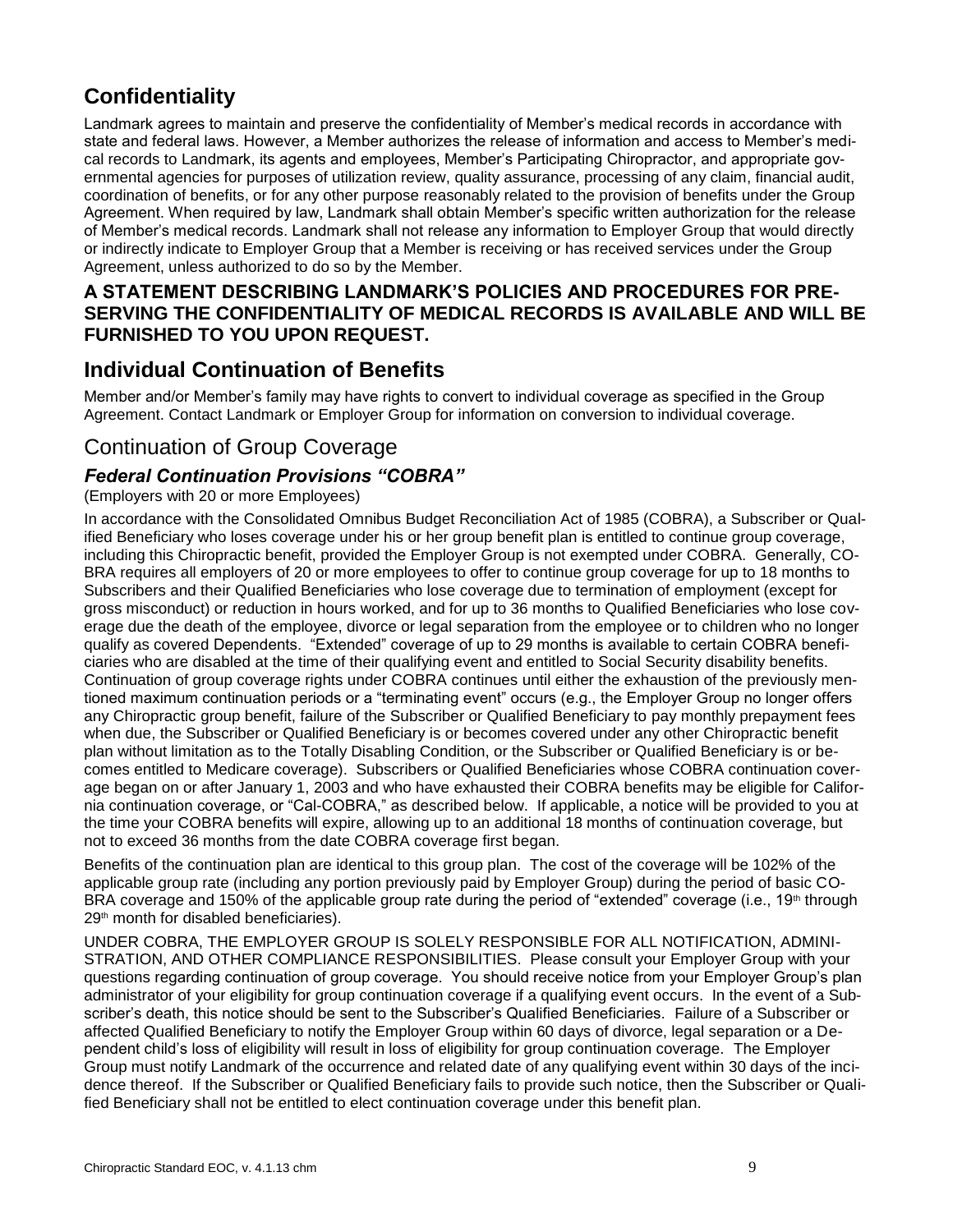COBRA coverage will begin at the time group coverage ends if you apply and pay the required prepayment fees within 60 days after receiving notice of eligibility for continuation coverage or the date of loss of coverage, whichever is later. If you elect to continue, your coverage will be retroactively reinstated to the date you or your Qualified Beneficiaries were last covered under the Agreement. Any prepayment fees for retroactive coverage must be paid to Landmark no later than 45 days from the date you elect to continue coverage. You will be billed for current coverage on a monthly basis by your Employer Group. Your Employer Group shall pay prepayment fees to Landmark by the 20<sup>th</sup> day of each month prior to the month of coverage. Coverage will be canceled on midnight of the last day for which payment was last made if prepayment fees are not received within 30 days of the due date.

#### *State Continuation Provisions "Cal-COBRA"*

#### (Employers with fewer than 20 Employees)

The California CONTINUATION BENEFITS REPLACEMENT ACT, or Cal-COBRA, requires that Employer Groups with fewer than 20 eligible employees on at least 50% of its working days during the preceding calendar year, or, if the Employer Group was not in business during any part of the preceding calendar year, employed 2 to 19 eligible employees on at least 50% of its working days during the preceding calendar quarter, offer eligible employees and their Dependents the opportunity for a temporary extension of coverage (called "continuation of coverage") in certain instances where coverage under the plan would otherwise end.

#### **Qualifying Events**

A Subscriber who is an employee of an Employer Group with fewer than 20 employees and is enrolled in its Chiropractic group benefit plan has a right to choose this continuation coverage if any of the following Qualifying Events occur:

- 1. The Subscriber loses coverage because of a reduction in hours of employment; or
- 2. The termination of employment (for reasons other than gross misconduct on the Subscriber's part).

Covered Dependents of an employee have the right to choose continuation coverage if any of the following Qualifying Events occur:

- 1. The death of the Subscriber;
- 2. The termination of the Subscriber's employment (for reasons other than gross misconduct) or reduction in the hours of employment;
- 3. Divorce, termination of domestic partnership, or legal separation from the Subscriber;
- 4. The Dependent child ceases to be a Dependent under the terms of this benefit plan; or
- 5. The Subscriber becomes entitled to Medicare.

#### **Notification Requirement**

A Subscriber or Dependent has the responsibility to inform Landmark of a Qualifying Event. This notification must be made in writing within 60 days of the date of the Qualifying Event and delivered to Landmark by first-class mail, or other reliable means of delivery, including personal delivery, express mail, or private courier. Such notification must also include the following information:

- 1. The name of the Member;
- 2. The date of the Qualifying Event and the type of Qualifying Event as listed above;
- 3. The name of the Employer Group and the group plan number; and
- 4. The name and address of the Subscriber and all qualified Dependents.

Failure to provide the required notification within 60 days will disqualify the individual from receiving continuation coverage.

#### **Election and Enrollment**

When Landmark is notified that one of these events has occurred, we will in turn notify the Member that he or she has the right to choose continuation coverage. If a Member wishes to choose continuation coverage, he or she must deliver a completed enrollment application within 60 days of the later of:

- 1. The date of receipt of notice from Landmark that the Member has the right to Cal-COBRA continuation coverage; or
- 2. The date the Member's coverage under the Employer Group plan terminated or will terminate.

If the Member elects continuation coverage, the coverage will be effective on the day after coverage would otherwise be terminated. Cal-COBRA continuation coverage will be the same as the coverage provided by the Employer to similarly situated employees and Dependents. Members do not have to show that they are insurable to choose continuation coverage; however, they will pay 110% of the applicable premium charged to similarly situat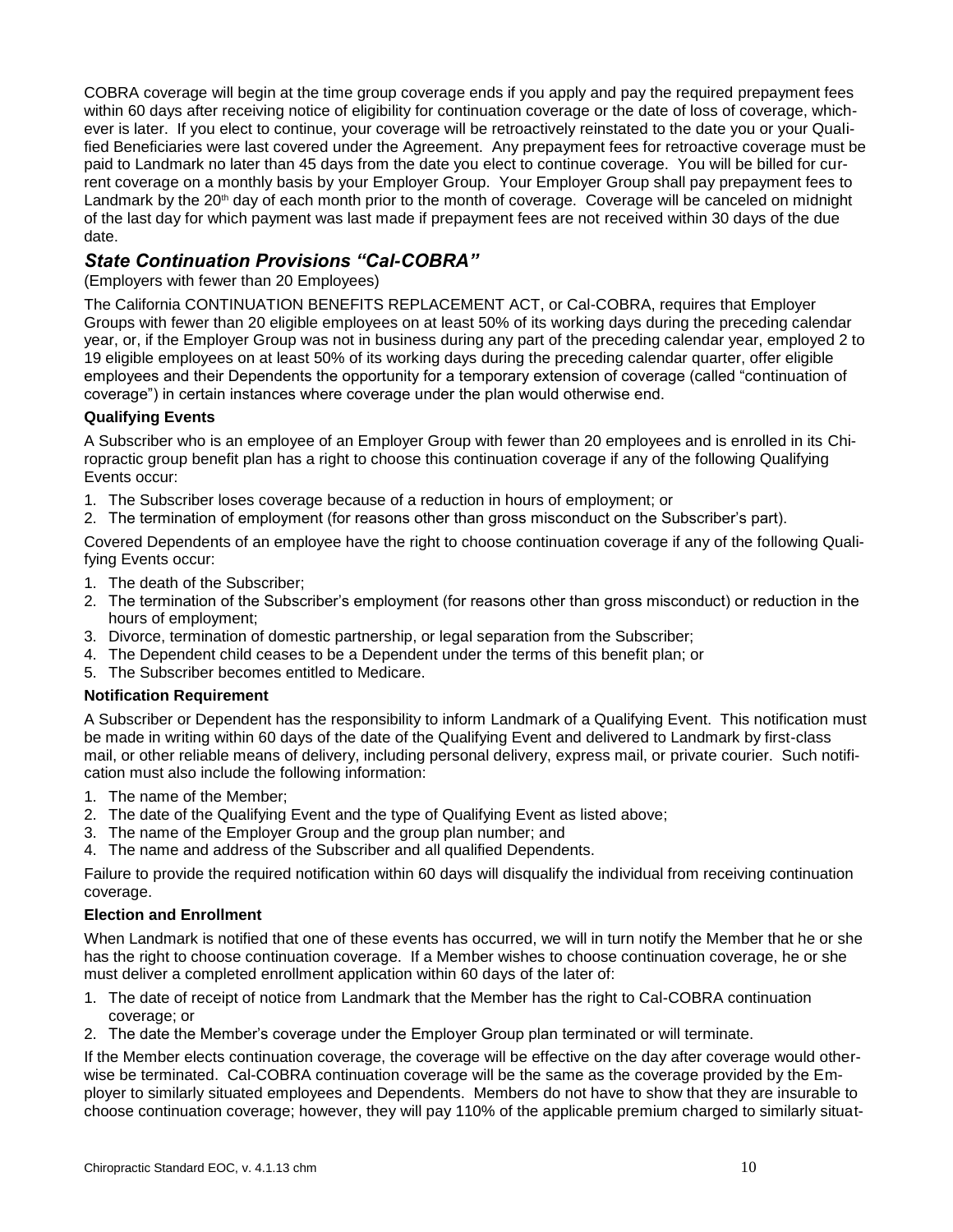ed individuals under the Group Agreement. If they do not elect coverage and pay the appropriate premium, their benefit coverage will terminate in accordance with the provisions outlined in this Evidence of Coverage.

#### **Premium Payments**

The first premium payment must be submitted to Landmark by first-class mail, certified mail, or other reliable means of delivery, including personal delivery, express mail, or private courier company, within 45 days of delivering the completed enrollment form. The payment must cover the period from the last day of the prior coverage to the present. There can be no gap between prior coverage and Cal-COBRA continuation coverage. Failure to submit the correct premium within the 45-day period noted above will disqualify the Member from receiving continuation coverage. All subsequent payments are due on the first day of each coverage month. If prepayment fees are not received within 30 days of the due date, continuation coverage will be canceled on midnight of the last day for which payment was last made.

#### **Termination of Cal-COBRA Coverage**

Cal-COBRA continuation coverage will be terminated at the first to occur of the following:

- 1. 36 months from the date Cal-COBRA continuation coverage commenced;
- 2. The employer ceases to provide any Chiropractic group benefit coverage to its employees;
- 3. Premium payments are not paid within 30 days of the due date; or, the Member fails to satisfy other terms and conditions of the plan contract and Evidence of Coverage;
- 4. Member becomes covered under any other Chiropractic group benefit plan (as an employee or otherwise) that does not contain any exclusion or limitation with respect to any preexisting condition;
- 5. Member becomes covered, or is eligible for, federal COBRA coverage;
- 6. Member becomes entitled to Medicare benefits;
- 7. Member moves out of the Service Area; or
- 8. Member commits fraud or deception in the use of plan services.

A Member who is eligible for continuation coverage due to a loss of employment or reduction in hours worked, and determined, under Title II or XVI of the Social Security Act, to be disabled at any time during the first 60 days of continuation of coverage, and the Dependent who has elected coverage, is eligible for 36 months of Cal-COBRA coverage, beginning from the date the individual's benefits under the contract would otherwise have terminated because of a qualifying event. The qualified Member shall notify Landmark of the social security determination within 60 days of the date of the determination letter and prior to the end of the original 36-month continuation coverage period. Landmark will charge 150% of the applicable premium after the initial 18 months of continuation coverage. The qualified Member must notify Landmark within 30 days upon the determination that the qualified Member is no longer disabled under Title II or XVI of the Social Security Act.

A Member who is initially eligible for and elects continuation coverage due to a loss of employment or reduction in hours worked, but who has another Qualifying Event within 18 months of the date of the first Qualifying Event and notifies Landmark of the second Qualifying Event within 60 days of the date of the second Qualifying Event will be entitled to a total of 36 months of Cal-COBRA continuation coverage beginning on the date of the first Qualifying Event.

#### **Early Termination of Group Contract**

If the group contract between your employer and Landmark is terminated prior to the date your continuation coverage would terminate under Cal-COBRA, you may elect continuation coverage under the new group benefit plan, if any, for the remainder of the time period you would have been covered by Landmark. If there is a new group benefit plan, you must contact the new benefit plan for details on continuing coverage through the plan. Please note that continuation coverage will terminate if you fail to comply with the requirements pertaining to enrollment in, and payment of premiums to the new benefit plan within 30 days of receiving notice by Landmark of the termination of its group contract with your employer.

#### **Cal-COBRA Continuation Coverage After COBRA**

In the event a Subscriber or Qualified Beneficiary's COBRA coverage began on or after January 1, 2003 and those COBRA benefits have been exhausted as described above, the Subscriber or Qualified Beneficiary may be eligible to continue benefits under Cal-COBRA at 110 % of the premium charged for similarly situated eligible employees currently working at your former employment. A notice will be provided to you at the time your COBRA benefits will exhaust, allowing up to 18 more months, but not to exceed 36 months from the date COBRA benefits began.

#### **Individuals Ineligible for Cal-COBRA**

The following individuals are not eligible for Cal-COBRA continuation coverage: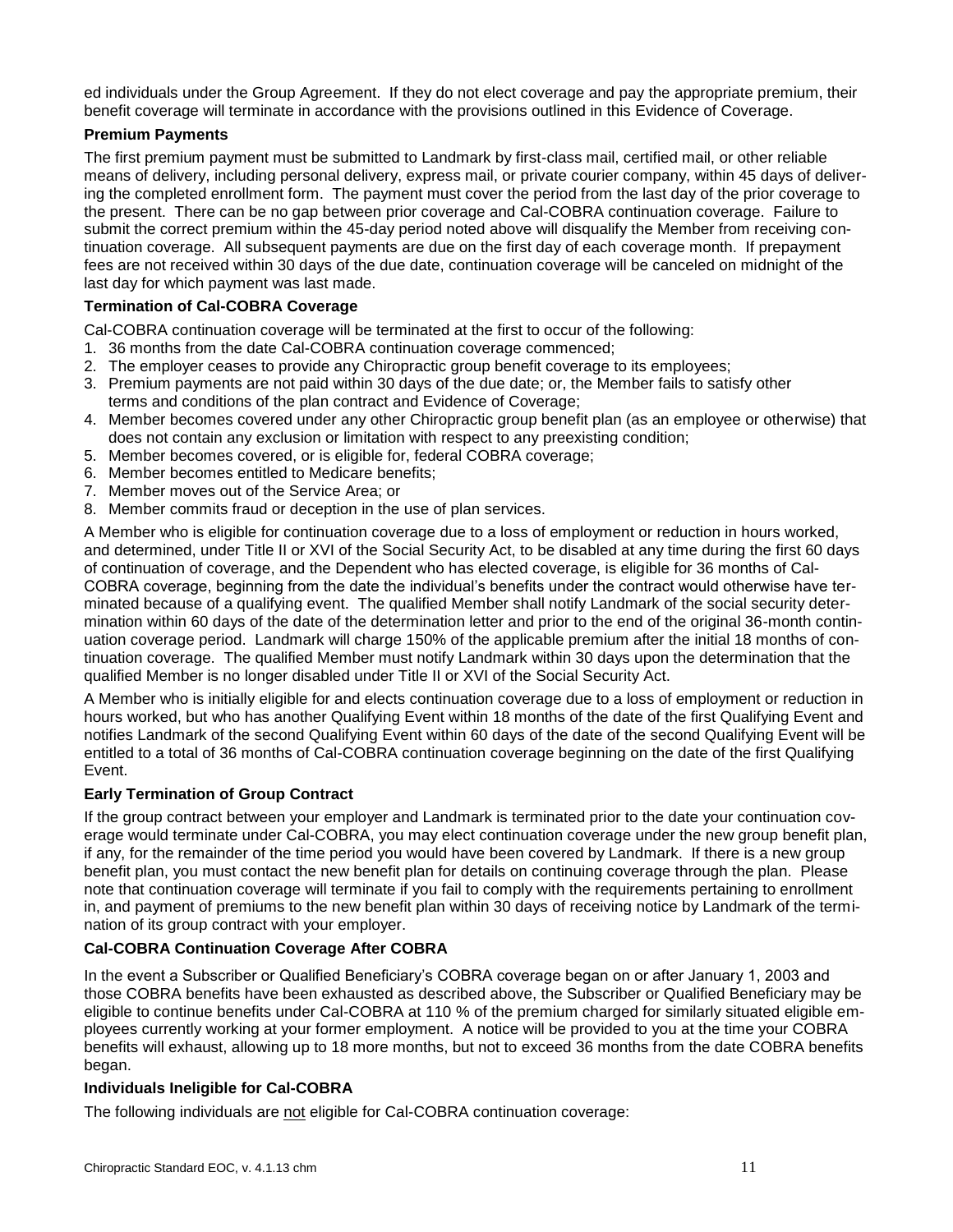- 1. Individuals who are entitled to Medicare benefits or become entitled to Medicare benefits pursuant to Title XVIII of the United States Social Security Act, as amended or superseded. Entitlement to Medicare Part A only constitutes entitlement to benefits under Medicare.
- 2. Individuals who have other hospital, medical, or surgical coverage or who are covered or become covered under another group benefit plan, including a self-insured employee welfare benefit plan, that provides coverage for individuals and that does not impose any exclusion or limitation with respect to any preexisting condition of the individual, other than a preexisting condition limitation or exclusion that does not apply to or is satisfied by the qualified beneficiary pursuant to Sections 1357 and 1357.06. A group conversion option under any group benefit plan shall not be considered as an arrangement under which an individual is or becomes covered.
- 3. Individuals who are covered, become covered, or are eligible for federal COBRA coverage pursuant to [Sec](http://www.westlaw.com/Find/Default.wl?rs=dfa1.0&vr=2.0&DB=1000546&DocName=26USCAS4980B&FindType=L)[tion 4980B of the United States Internal Revenue Code](http://www.westlaw.com/Find/Default.wl?rs=dfa1.0&vr=2.0&DB=1000546&DocName=26USCAS4980B&FindType=L) or Chapter 18 of the Employee Retirement Income Security Act, [29 U.S.C. Section 1161](http://www.westlaw.com/Find/Default.wl?rs=dfa1.0&vr=2.0&DB=1000546&DocName=29USCAS1161&FindType=L) et seq.
- 4. Individuals who are covered, become covered, or are eligible for coverage pursuant to Chapter 6A of the Public Health Service Act, 42 U.S.C. Section 300bb-1 et seq.
- 5. Individuals who fail to meet the requirements of subdivision (b) of Section 1366.24 regarding notification of a qualifying event or election of continuation coverage within the specified time limits.
- 6. Individuals who fail to submit the correct premium amount required by subdivision (b) of Section 1366.24 and Section 1366.26, in accordance with the terms and conditions of the plan contract, or fail to satisfy other terms and conditions of the plan contract.

# **Third-Party Liability**

In the case of injuries caused by any act or omission of a third party and any complications incident thereto, the benefits of the Group Agreement shall be furnished by Landmark to Member. Landmark does not delegate to providers Landmark's lien rights. Member agrees, however, to reimburse Landmark, or its nominee, for the cost of such services and benefits immediately upon obtaining a monetary recovery, whether due to settlement or judgment, on account of such injury. Member shall hold any such sum in trust for Landmark, but said sum shall not exceed the costs incurred in perfecting the lien and the lesser of (1) one-half of the total judgment or settlement, if the Member did not engage an attorney or (b) one-third of the total judgment or settlement, if the Member engaged an attorney; or (2) the amount actually paid by Landmark to the Provider.

- a) Member agrees that Landmark's reimbursement under the Group Agreement is the first-priority claim against any third party. This means that Landmark shall be reimbursed from any recovery from a third party before payment of any other existing claims, including any claim by the Member for general damages. Landmark may collect from the proceeds of any settlement or judgment recovered by Member or his or her legal representative regardless of whether the Member has been fully compensated.
- b) Member agrees to cooperate in protecting Landmark's interests under this provision. Member shall execute and deliver to Landmark or its nominee any and all liens, assignments or other documents which may be necessary or proper to fully and completely effectuate and protect Landmark's rights, or its nominee, including, but not limited to, the granting of a lien right in any claim or action made or filed on Member's behalf and the signing of documents evidencing the same.
- c) Member shall not settle any claim, or release any person from liability, without Landmark's prior written consent if such release or settlement will extinguish or act as a bar to Landmark's rights of reimbursement.
- d) In the event Landmark employs an attorney for the purpose of enforcing any part of this section against a Member based on such Member's failure to cooperate with Landmark, the prevailing party in any legal action or proceeding shall be entitled to reasonable attorney's fees.
- e) In lieu of payment as indicated above, Landmark, at its option, may choose to be subrogated to the Member's rights to the extent of the benefits received under Landmark. Landmark's subrogation right shall include the right to bring suit in the Member's name. Member shall fully cooperate with Landmark when Landmark exercises its right of subrogation, and Member shall not take any action or refuse to take any action that would prejudice the rights of Landmark under the Group Agreement.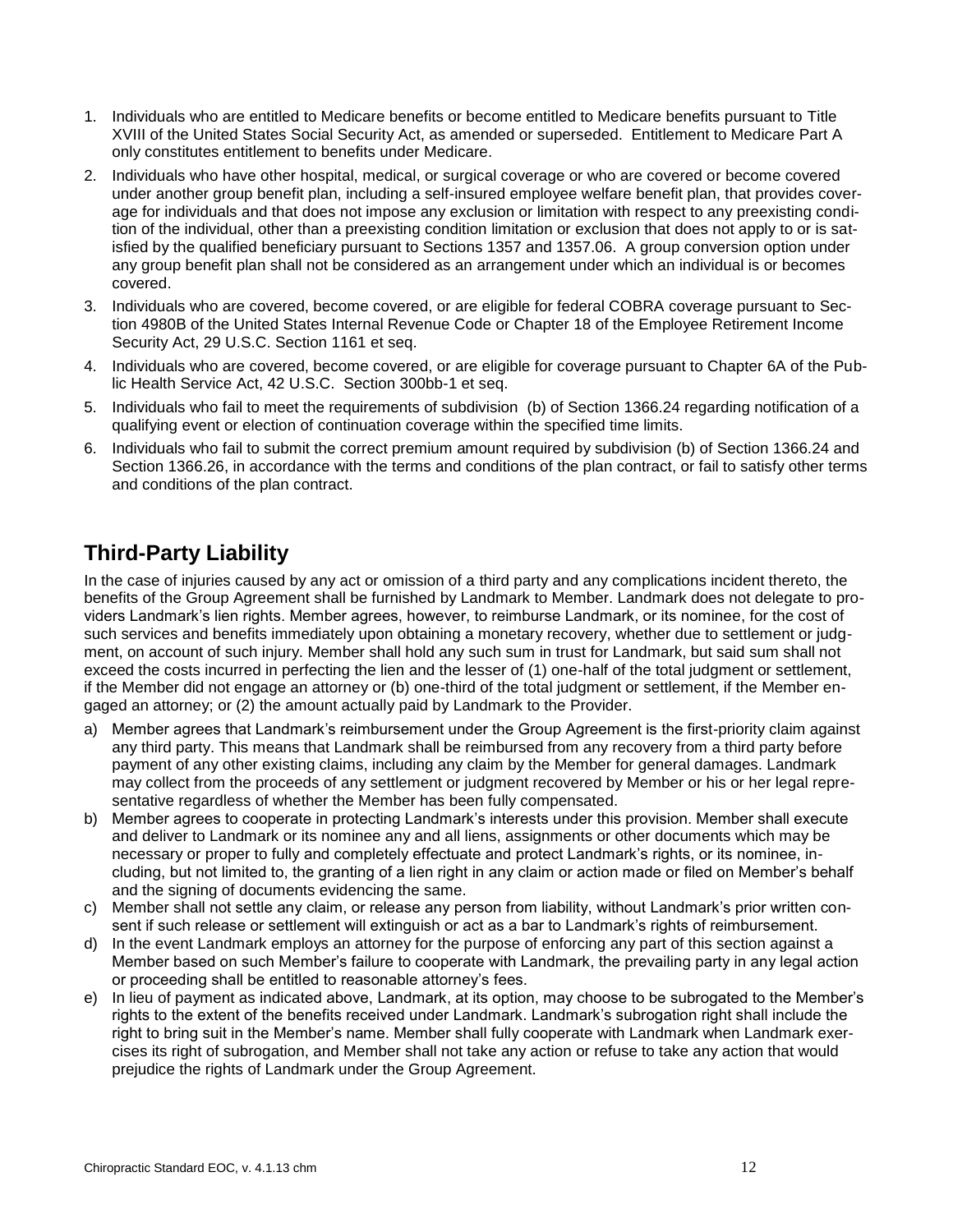# **Non-Duplication of Benefits/ Coordination of Benefits**

### *Workers' Compensation*

Landmark shall not furnish benefits under the Group Agreement to any Member that duplicate the benefits to which such Member is entitled under any applicable workers' compensation law. The Member is responsible for taking whatever action is necessary to obtain payment under workers' compensation laws where payment under that system can be reasonably expected. Failure to take proper and timely action under such circumstances will preclude Landmark's responsibility for furnishing such benefits on behalf of such Member to the extent that payment of such benefits could have been reasonably expected under workers' compensation laws had action been taken.

- a) In the event Landmark for any reason provides benefits that duplicate the benefits to which Member is entitled under workers' compensation laws, Member agrees to reimburse Landmark, or its nominee, for the cost of all such services and benefits provided by Landmark, at Prevailing Rates, immediately upon obtaining a monetary recovery, whether due to settlement or judgment. Member shall hold any sum collected as the result of a workers' compensation action in trust for Landmark. Such sum shall not exceed the lesser of the amount of the recovery obtained by the Member or the reasonable value of all services and benefits furnished to Member or on Member's behalf by Landmark on account of each incident.
- b) Member agrees to cooperate in protecting Landmark's interests under this provision. Member must execute and deliver to Landmark or its nominee any and all liens, assignments or other documents which may be necessary or proper to fully and completely effectuate and protect Landmark's rights, or its nominee, including, but not limited to, the granting of a lien right in any claim or action made or filed on Member's behalf and the signing of documents evidencing such lien. Member's failure to cooperate reasonably with Landmark as provided in the Group Agreement may result in such Member's termination from Landmark.

### *Medicare Benefits*

Member shall furnish information to Landmark concerning Member's eligibility for Medicare (Part B Coverage) upon request by Landmark. If a Member is eligible to enroll in Medicare Part B, Landmark shall furnish benefits under the Group Agreement on Member's behalf in accordance with federal law and regulation, regardless of whether Member has actually enrolled in Medicare. Should the cost of chiropractic services exceed the coverage of any applicable Medicare coverage, Landmark benefits shall be provided over and above such coverage.

If Landmark's payment duplicates the Medicare benefits available to Member, Landmark may seek reimbursement from the Medicare insurance carrier, practitioner or Member up to the amount Landmark has paid for benefits that duplicate Medicare coverage.

## *Automobile, Accident or Liability Coverage*

Landmark shall not furnish benefits under the Group Agreement that duplicate the benefits to which a Member is entitled under any other automobile, accident or liability coverage. Member is responsible for taking whatever action is necessary to obtain the benefits of such coverage and shall notify Landmark of such coverage. If payment or services are provided by Landmark in duplication of the benefits available to Member under other automobile, accident or liability coverage, Landmark may seek reimbursement to the extent of the reasonable value of the benefits provided by Landmark from the insurance carrier, practitioner and Member.

Should the cost of chiropractic services exceed any other applicable coverage pursuant to the Group Agreement, Landmark benefits shall be provided over and above such coverage.

### *Coordination of Benefits*

All of the benefits provided under Landmark are subject to coordination of benefits. Coordination of benefit rules shall be applied by Landmark in accordance with the coordination of benefits regulations and interpretive instructions promulgated by the California Department of Managed Health Care, as amended from time to time, which are incorporated in the Group Agreement.

# **Termination of Benefits**

The rights of Members under the Group Agreement shall terminate upon occurrence of any of the following:

a) Nonpayment of Landmark Premiums/Co-payments or Fees for Non-Covered Services — Any Member for whom applicable Landmark premium payments, co-payments, or fees for non-covered services are not paid may be disenrolled from the Plan by Landmark within fifteen (15) calendar days after mailing written notice of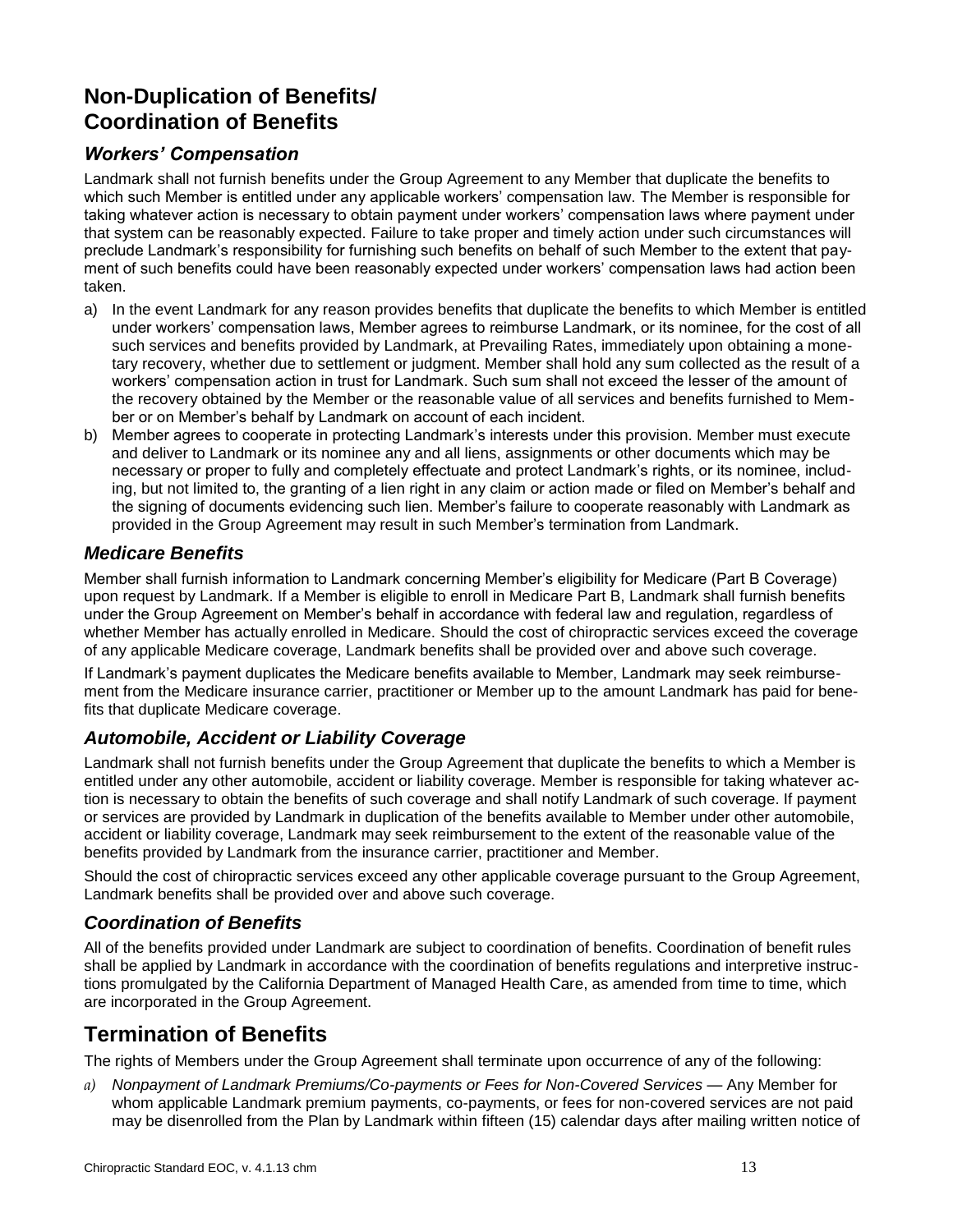termination for nonpayment to such Member. Such notice shall state that the receipt by Landmark of the applicable Landmark premiums, co-payments or fees for non-covered services within fifteen (15) calendar days shall cause Landmark to revoke the notice. The notice of termination shall be revoked and membership in the Plan shall continue without interruption upon the receipt of the applicable Landmark payments. The failure of any Member to reimburse Landmark for payments made in error by the Plan within fifteen (15) calendar days after the mailing of written notice of termination for nonpayment, or to reach reasonable accommodations with Landmark regarding repayment shall result in the termination of Member's enrollment in the Plan. To reinstate coverage, Member must submit a new enrollment form and comply with all applicable eligibility requirements.

- *b) Termination of Agreement by Employer Group* In the event Employer Group voluntarily terminates its Group Agreement, Member's enrollment in the Plan shall terminate at the end of the month for which the last Plan premium is received by Landmark from Employer Group on Member's behalf.
- *c) Member Permanently Moves Out of Service Area*  Member's enrollment in the Plan shall terminate in the event either: (i) Member is absent from the Service Area for ninety (90) consecutive days, or (ii) Member moves from the Service Area without the intent to return. Member shall notify Landmark of his or her permanent move from the Service Area within thirty (30) calendar days. Termination shall be effective the last day of the month in which Member receives notice of termination from Landmark. Notice sent to Member's last known address shall be deemed effective notice.
- *d) Member's Loss of Eligibility*  Member's enrollment in the Plan shall terminate on the last day of the month in which Member's eligibility ceases as specified in the Group Agreement.
- *e) Member Fraud or Deception*  A Member's coverage under the Plan shall immediately terminate if such Member knowingly provides Landmark with fraudulent information upon which Landmark relies and which materially affects Member's eligibility for enrollment or benefits under the Plan. In such instances, Landmark shall mail a written notice of termination to the Member.
- *f) Member Assists Another to Improperly Obtain Benefits*  A Member's enrollment in Landmark shall immediately terminate if such Member assists a person who is not a Member to obtain benefits from the Plan. In such instances, Landmark shall mail a written notice of termination to the Member.
- *g) Disenrollment for Cause*  A Member may be disenrolled for cause if the Member's conduct is such as to be unduly disruptive or injurious to the Participating Chiropractor/patient relationship, so that the Member's treatment suffers as a result. A disenrollment for cause shall be effective on the first (1st) day of the calendar month following the month in which notice of disenrollment is given to the Member.
- *h) Voluntary Disenrollment by Member*  A Member may voluntarily disenroll by submitting a written request for disenrollment to Employer Group in a manner to be determined by Employer Group. Employer Group shall forward all such requests to Landmark for processing. Employer Group shall be responsible for any Member premiums through the last day of the month in which notice of disenrollment is received by Landmark.

### *Written Notice of Termination*

When a written notice of termination is sent to the Member pursuant to the Group Agreement, it shall be dated and state:

- a) The cause of termination with specific reference to the section of the Group Agreement giving rise to the right of termination;
- b) That the cause for termination was not the Member's health status or requirements for health care services;
- c) The effective date of termination; and
- d) That notwithstanding the Member Grievance System set forth in the Group Agreement, Member may request a review before the Director of the Department of Managed Health Care for the state of California, if Member believes that his or her Plan membership has been terminated because of Member's health status or requirements for health care services.

### *Non-Liability After Termination*

Upon termination of the Group Agreement for any reason, Landmark shall have no further liability to provide benefits to any Member, including, without limitation, those Members undergoing treatment for an ongoing condition. Member's right to receive benefits hereunder shall cease upon the effective date of termination.

# **Reinstatement of Benefits**

A Member may re-enroll in the Plan if his or her coverage has terminated and the Member becomes eligible at a later date through an Employer Group.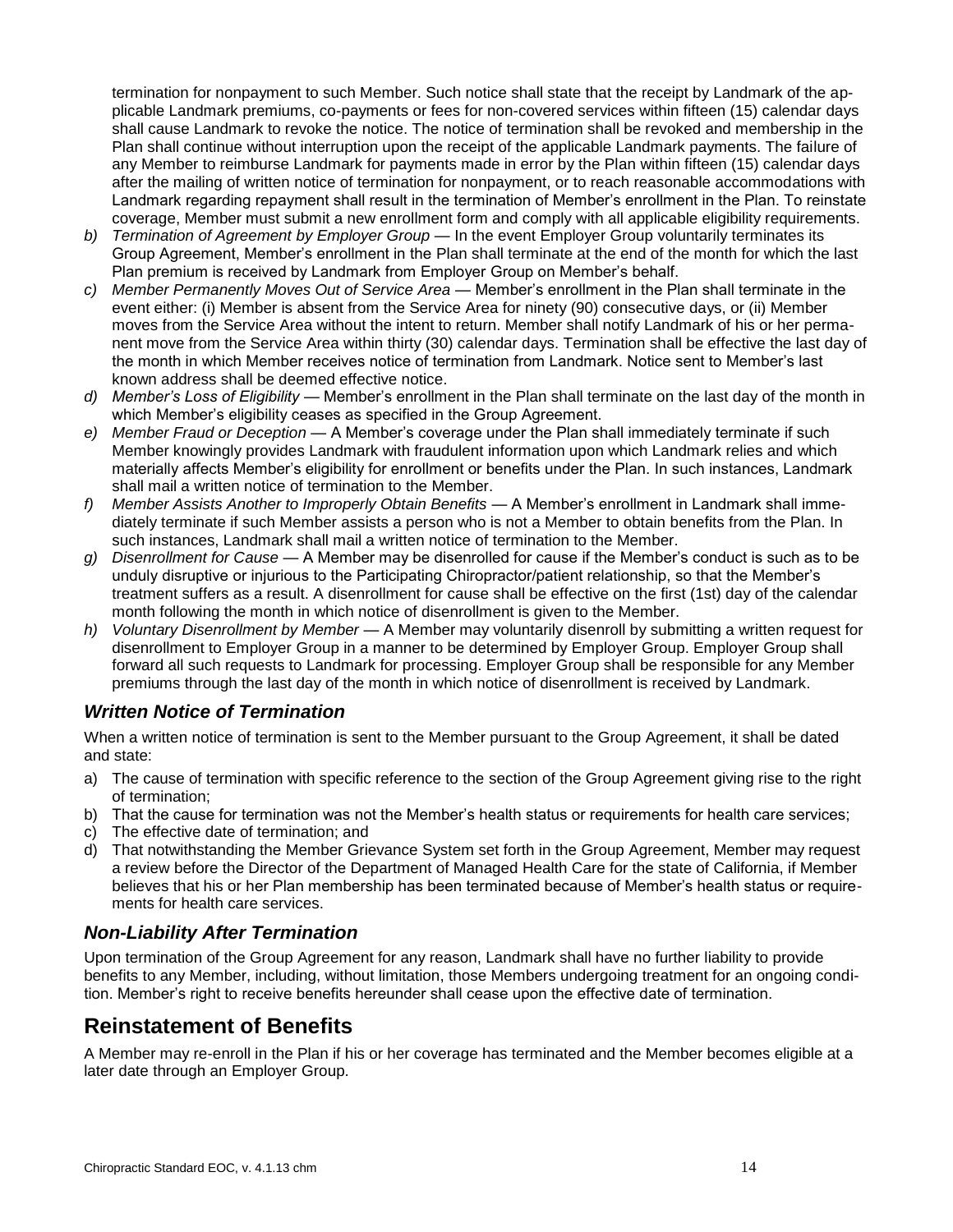# **Renewal Provisions**

The Group Agreement is automatically renewed from year to year subject to termination provisions. Premium rates may be modified subject to thirty (30) calendar days' written notice from Landmark to the Employer Group.

# **Parties Affected by this Agreement**

#### *Member Non-Liability*

In the event Landmark fails to pay a Participating Chiropractor for a covered service, Member shall not be liable to the Participating Chiropractor for any sums owed by Landmark.

#### *Participating Chiropractors*

Participating Chiropractors providing chiropractic services pursuant to an agreement with Landmark are independent contractors. None of the Participating Chiropractors or their employees or agents are employees or agents of Landmark and none of Landmark's employees or agents are employees or agents of any Participating Chiropractor.

#### *Relationship of Parties to this Agreement*

Employer Group is not the agent or representative of Landmark, and shall not be liable for any acts or omissions of Landmark, its agents or employees, or independent contractors, or any other person or organization with which Landmark has made, or hereafter shall make, arrangements for the performance of services under Landmark. Member is not the agent or representative of Landmark and shall not be liable for any acts or omissions of Landmark, its agents or employees.

# **Landmark's Member Grievance Resolution**

If you have a problem concerning your eligibility, coverage, denial of benefits, quality of care or any other matter relating to your chiropractic benefit plan, you are encouraged to call Landmark's Customer Service Department at (800) 298-4875. One of our Customer Service Representatives will make every effort to respond to your questions and address your concerns. If you are not satisfied with efforts to solve a problem, you may submit a formal grievance or quality of care complaint in person, by telephone, or in writing to Landmark. You have at least 180 calendar days to submit your grievance following any incident or action that is the subject of your dissatisfaction.

> **Landmark Healthplan of California, Inc. ATTN: Quality Management Department 1610 Arden Way, Suite 280 Sacramento, California 95815 (800) 298-4875**

#### **(888) 565-4236 (relay service for the hearing-impaired) www.LHP-CA.com**

Please include your name, address, telephone number, social security number and details of the problem. If you wish assistance in filing a complaint or would like a copy of Landmark's Grievance Form, our Customer Service Representatives and Quality Management Coordinators are available to help you. Large-print grievance materials and forms are available upon request for the visually impaired. In addition, if you prefer use of a language other than English, we can provide translated grievance materials and forms, and we have multilingual staff available and access to A T & T's Language Line interpreters to assist you through the filing process. Also, you may enter your grievance directly into an online form available at the web site given above, where you can preview and edit grievances before they are submitted. The information is transmitted directly to the Plan via the Plan's secure server.

We will then:

- Confirm in writing within five (5) calendar days that we received your complaint;
- Review your complaint and inform you of our decision in writing within thirty (30) days;
- Or, if your case involves an imminent and serious threat to your health, including but not limited to severe pain, the potential loss of life, limb, or major bodily function, we will expedite the process as an urgent grievance within three (3) days from receipt of your request.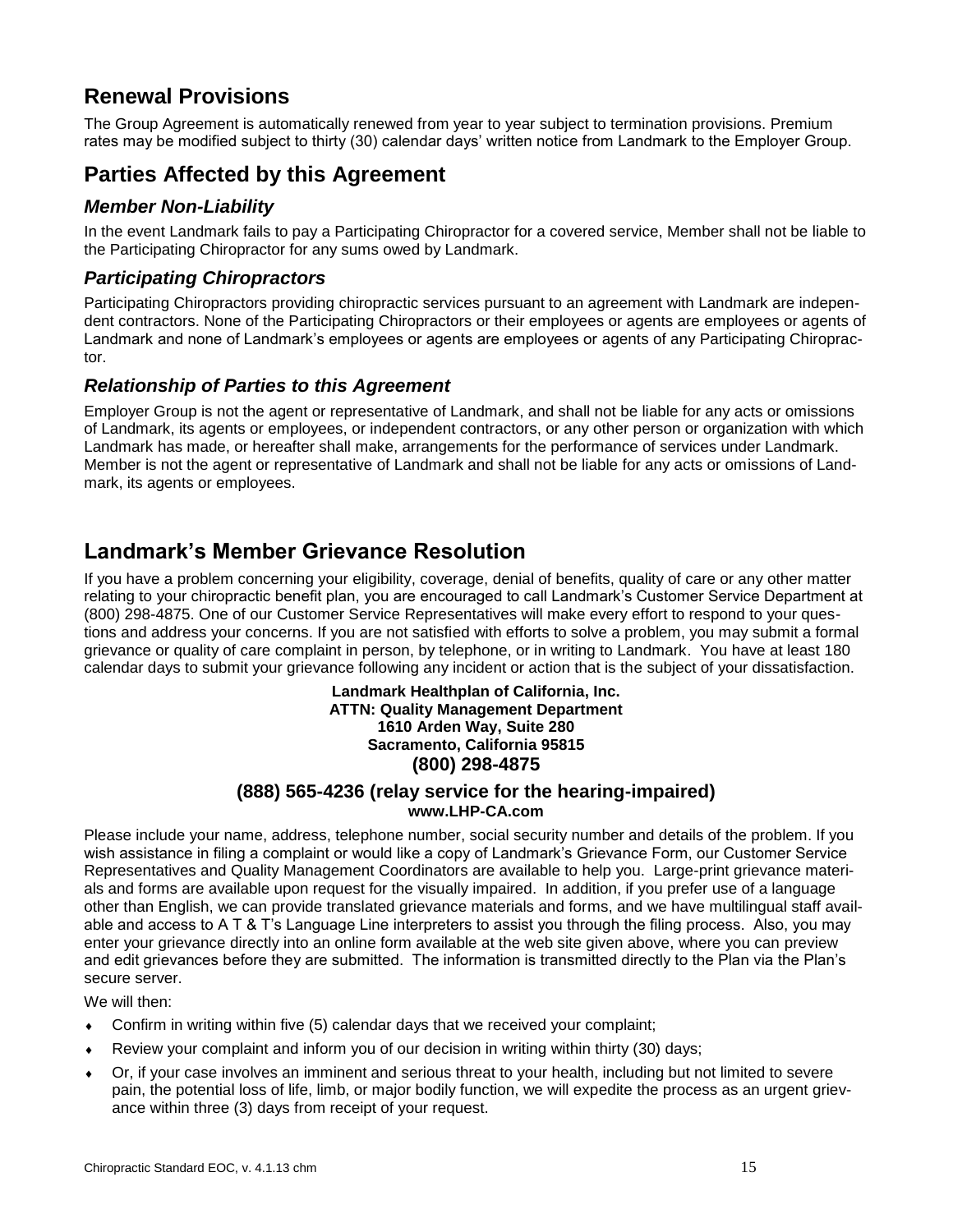## **REVIEW BY THE DEPARTMENT OF MANAGED HEALTH CARE (DMHC):**

After completing Landmark's grievance process or participating in the process for at least thirty (30) days, you or your designee may submit the grievance to the DMHC for review. If the DMHC determines your case involves an imminent and serious threat to your health, including but not limited to severe pain, the potential loss of life, limb, or major bodily function as determined by the DMHC, or in any other case where the DMHC determines that an earlier review is warranted, you shall not be required to complete Landmark's initial grievance process or participate in the process for at least thirty (30) days before submitting a grievance to the DMHC. In reviewing the information submitted by you or your designee, the DMHC may ask for additional information and may hold an informal meeting with the involved parties. The DMHC shall send a written notice to you or your designee of the final disposition of the grievance and reason for decision within thirty (30) calendar days of receipt of the request for review unless the Director determines that additional time is reasonably necessary to fully and fairly evaluate the relevant grievance.

The California Department of Managed Health Care is responsible for regulating health care service plans. If you have a grievance against your health plan, you should first telephone your health plan at **(800) 298-4875** and use your health plan's grievance process before contacting the department. Utilizing this grievance procedure does not prohibit any potential legal rights or remedies that may be available to you. If you need help with a grievance involving an emergency, a grievance that has not been satisfactorily resolved by your health plan, or a grievance that has remained unresolved for more than 30 days, you may call the department for assistance. You may also be eligible for an Independent Medical Review (IMR). If you are eligible for IMR, the IMR process will provide an impartial review of medical decisions made by a health plan related to the medical necessity of a proposed service or treatment, coverage decisions for treatments that are experimental or investigational in nature and payment disputes for emergency or urgent medical services. The department also has a toll-free telephone number **(1-888-HMO-2219)** and a **TDD line (1-877-688-9891)** for the hearing and speech impaired. The department's Internet Web site **[http://www.hmohelp.ca.gov](http://www.hmohelp.ca.gov/)** has complaint forms, IMR application forms and instructions online.

## **VOLUNTARY MEDIATION OR BINDING ARBITRATION**

If you are dissatisfied with the resolution of your grievance, either before or after submitting your grievance to the DMHC, you may submit or request that Landmark submit the appeal to voluntary mediation or binding arbitration before Judicial Arbitration and Mediation Services, Inc. (JAMS).

- (i) Voluntary Mediation In order to initiate mediation, you, or an agent acting on your behalf, may submit a written request for voluntary mediation. If the parties mutually agree to mediation, the mediation will be administered by JAMS in accordance with its Mediation Rules and Procedures, unless otherwise agreed to by the parties. Expenses for mediation shall be borne equally by the parties. The Department of Managed Health Care shall have no administrative or enforcement responsibilities in connection with the voluntary mediation process.
- (ii) Binding Arbitration Any and all disputes of any kind whatsoever, including, but not limited to, claims relating to the delivery of services under the Plan and claims of professional malpractice (that is, as to whether any professional services rendered under the health plan were unnecessary or unauthorized or were improperly, negligently, or incompetently rendered), between you (including any heirs or assigns) and Landmark, except for claims arising under Section 502(a) of ERISA shall be submitted to binding arbitration. Any such dispute will not be resolved by a lawsuit or resort to court process, except as the Federal Arbitration Act provides for judicial review of arbitration proceedings. You and Landmark are both giving up your constitutional right to have any such dispute decided in a court of law before a jury, and are instead accepting the use of binding arbitration by a single arbitrator in accordance with the Comprehensive Rules of JAMS, and administration of the arbitration shall be performed by JAMS or such other arbitration service to which the parties may agree in writing. The parties will mutually endeavor to agree to the appointment of the arbitrator, but if such agreement cannot be reached within thirty (30) days following the date demand for arbitration is made, the arbitrator appointment procedures in the Comprehensive Rules will be utilized.

Arbitration hearings shall be held in Sacramento County, California, or at such other location as the parties may agree to in writing. Civil discovery may be taken in such arbitration as provided by California law and civil procedure. The arbitrator selected shall have the power to control the timing, scope, and manner of the taking of discovery and shall further have the same powers to enforce the parties' respective duties concerning discovery as would a Superior Court of California including, but not limited to, the imposition of sanctions. The arbitrator shall have the power to grant all remedies provided by California law.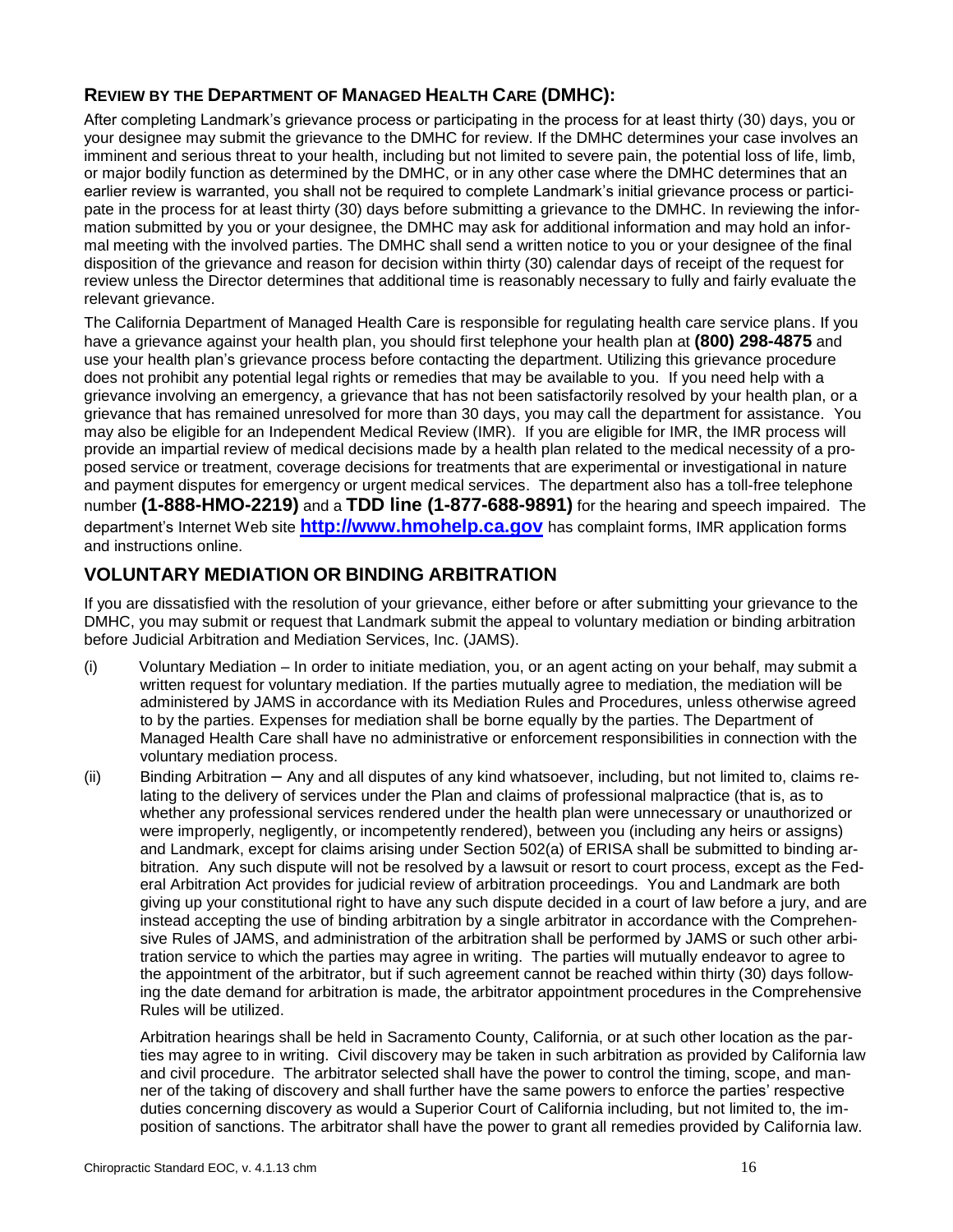The parties shall divide equally the expenses of JAMS and the arbitrator. In cases of extreme hardship, Landmark may assume all or part of your share of the fees and expenses of JAMS and the arbitrator, provided you submit a hardship application to JAMS. This application will be provided by JAMS upon your request to Landmark. The approval or denial of the hardship application will be determined solely by JAMS.

The arbitrator shall prepare in writing an award that includes the legal and factual reasons for the decision. The requirement of binding arbitration shall not preclude a party from seeking a temporary restraining order or preliminary injunction or other provisional remedies from a court with jurisdiction; however, any and all other claims or causes of action including, but not limited to, those seeking monetary damages, shall be subject to binding arbitration as provided herein. The Federal Arbitration Act, 9 U.S.C. §§ 1- 16, shall also apply to the arbitration.

#### **BY ENROLLING IN LANDMARK BOTH MEMBER (INCLUDING ANY HEIRS OR ASSIGNS) AND LANDMARK AGREE TO WAIVE THE CONSTITUTIONAL RIGHT TO A JURY TRIAL AND INSTEAD VOLUNTARILY AGREE TO THE USE OF BINDING ARBITRATION AS DESCRIBED IN THIS EVI-DENCE OF COVERAGE.**

#### **INDEPENDENT MEDICAL REVIEW PROCESS FOR DISPUTED HEALTH CARE:**

You may request an independent medical review ("IMR") of disputed health care services from the Department of Managed Health Care ("DMHC") if you believe that health care services have been improperly denied, modified, or delayed by Landmark or by one of its contracting providers. A "disputed health care service" is any health care service eligible for coverage and payment under your subscriber contract that has been denied, modified or delayed by Landmark or one of its contracting providers, in whole or in part because the service was not Medically Necessary.

The IMR process is in addition to any other procedures or remedies that may be available to you. You pay no application fees of any kind for IMR. You have the right to provide information in support of the request for IMR. Landmark must provide you with an IMR application form with any grievance disposition letter that denies, modifies or delays health care services. A decision to not participate in the IMR process may cause you to forfeit any statutory right to pursue legal action against Landmark regarding the disputed health care service.

#### *Eligibility*

Your application for IMR will be reviewed by the DMHC to confirm that:

- 1) A) Your provider has recommended a service as Medically Necessary, or
	- B) You have received urgent care or emergency services that a provider determined was Medically Necessary, or
	- C) You have been seen by an in-plan provider for the diagnosis or treatment of the medical condition for which you seek independent review.

2) The disputed service has been denied, modified, or delayed by Landmark based in whole or in part on a decision that the service is not Medically Necessary.

3) You have filed a grievance with Landmark or its contracting provider, and the disputed decision is upheld, or the grievance remains unresolved after thirty (30) days. If your grievance requires expedited review you may bring it immediately to the DMHC's attention. The DMHC may waive the requirement that you follow Landmark's grievance process in extraordinary or compelling cases.

If your case is eligible for IMR, the dispute will be submitted to a medical specialist who will make an independent determination of whether or not the care is Medically Necessary. You will receive a copy of the assessment made in your case. If the IMR determines that the service is Medically Necessary, Landmark will provide the health care service.

For non-urgent cases, the IMR organization designated by the DMHC must provide its determination within thirty (30) days of receipt of your application and supporting documents. For urgent cases involving imminent and serious threat to your health, including, but not limited to, severe pain, the potential loss of life, limb, or major bodily function, or the immediate serious deterioration of your health, the IMR organization must provide its determination within three (3) business days.

#### **INDEPENDENT MEDICAL REVIEW PROCESS FOR EXPERIMENTAL AND INVESTIGATIONAL TREATMENT:**

You may also request an IMR to re-examine a Landmark coverage decision based upon your request for experimental or investigational treatment. You do not need to file a grievance with Landmark prior to submitting a request for IMR review of your experimental and investigational treatment request. The IMR process for reviewing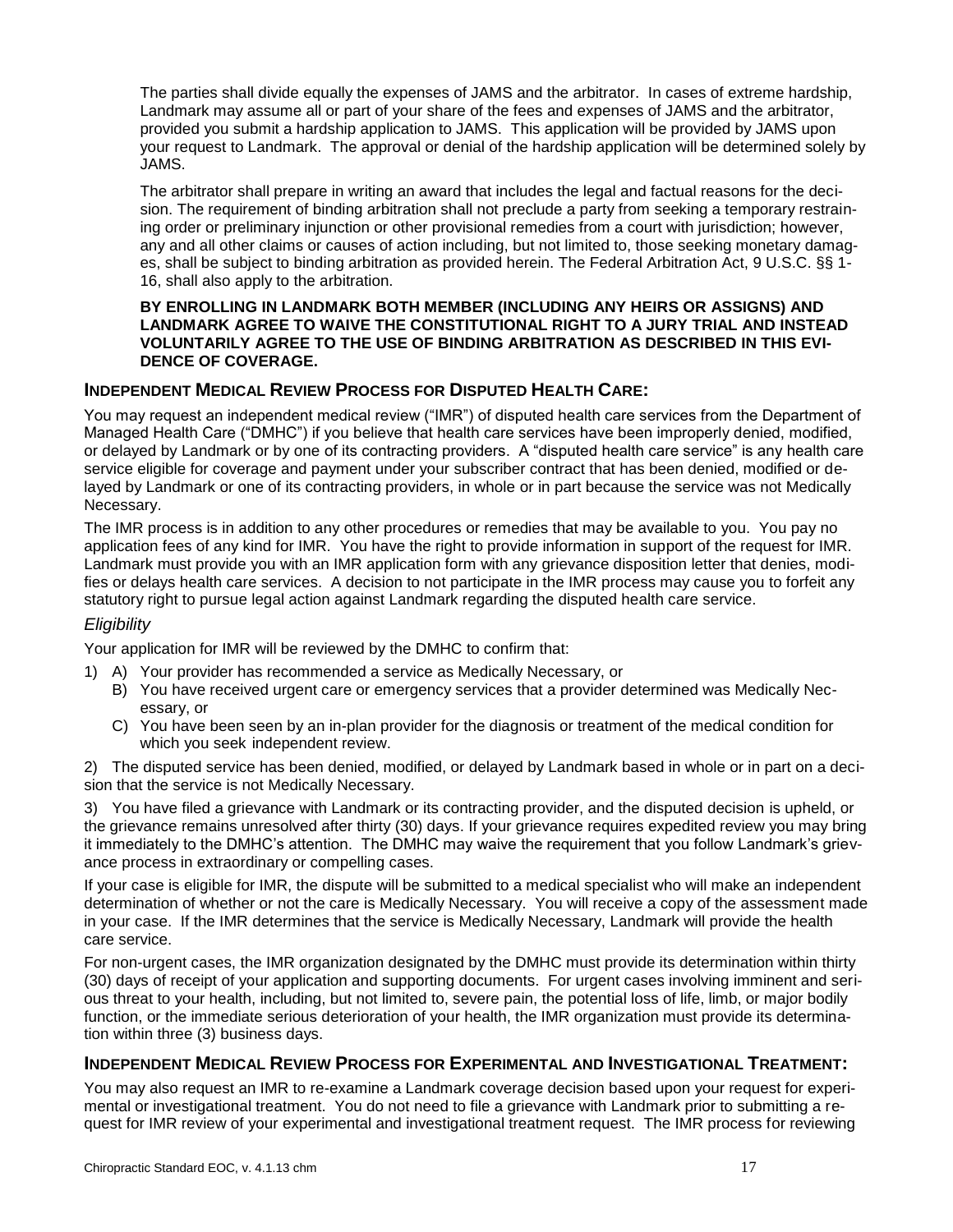decisions regarding the denial, modification or delay of requested experimental and investigational treatment is similar to the IMR process previously described for disputed health care services, with the following exceptions:

#### *Eligibility*

In order for Landmark's coverage decision to be reviewed by the IMR process, you must meet all of the following criteria:

- 1) You must have a life-threatening or seriously debilitating condition.
	- A) "Life-threatening" means either or both of the following:
		- i) Diseases or conditions where the likelihood of death is high unless the course of the disease is interrupted.
		- ii) Diseases or conditions with potentially fatal outcome, where the end-point of clinical intervention is survival.
	- B) "Seriously debilitating" means diseases or condition that cause major irreversible morbidity.

2) Your practitioner must have certified your life-threatening or seriously debilitating condition for which standard therapies have not been effective in improving the condition, for which standard therapies would not be Medically Necessary or for which there is no more beneficial standard therapy covered by Landmark than the therapy proposed as specified in paragraph 3 below.

3) Either a) your Participating Practitioner has recommended a drug, device, procedure or other therapy that the Participating Practitioner certifies in writing is likely to be of more benefit to you than any available standard therapy, or b) you or your practitioner has requested a therapy that, based on two documents of medical and scientific evidence, is likely to be more beneficial for you than any available standard therapy.

4) Coverage for this drug, device, procedure or other therapy recommended or requested as outlined in paragraph 3 above has been denied by Landmark.

5) The specific drug, device, procedure or other therapy recommended or requested would be a Covered Service, except that it has been denied as experimental or investigational.

If you meet the criteria listed above, Landmark shall offer you the opportunity to have the requested therapy reviewed under the Independent Medical Review process and will notify you of such opportunity within five (5) business days of Landmark's decision to deny coverage. Included with this notice is an application and an addressed envelope that you may return to the DMHC to initiate the IMR process. This review is free of charge to you.

The analyses and recommendations of the experts on the IMR panel shall be in written form and state the reasons the requested therapy is or is not likely to be more beneficial for you than any available standard therapy, and the reasons the experts recommend that the therapy should or should not be provided by Landmark. This written response will be provided in writing to you, your Participating Practitioner and Landmark within thirty (30) days of the receipt of your request for review. If your Participating Practitioner determines that the proposed therapy would be significantly less effective if not promptly initiated, the analysis and recommendations of the experts shall be rendered within seven (7) days of the request. The IMR panel experts may extend the deadline by up to three (3) days for any delay in providing the documents necessary for review. For urgent cases involving imminent and serious threat to your health, including, but not limited to, severe pain, the potential loss of life, limb, or major bodily function, or the immediate serious deterioration of your health, the IMR organization must provide its determination within three (3) business days.

For information about the IMR process, to request an application, or for assistance in completing the application, please call Landmark's Customer Service Department at (800) 298-4875.

# **Member Participation in Landmark Public Policy Standing Committee**

Landmark has established a Public Policy Standing Committee to make recommendations regarding the Plan's public policy. If a Member wants to participate in this committee or desires additional information regarding the development of the Plan's public policies, he or she should contact Landmark at (800) 298-4875.

## **Notices to Members**

#### *Notice of Coverage Changes/Termination*

In the event of termination of the Group Agreement, Landmark will notify the Employer Group in writing of the cancellation. It is the responsibility of the Employer Group to notify all Members enrolled in the Plan of the termination of their coverage. The Employer Group shall provide such notice by delivering to each Member at the Member's last known address, a true, legible copy of the Notice of Termination sent from Landmark to the Em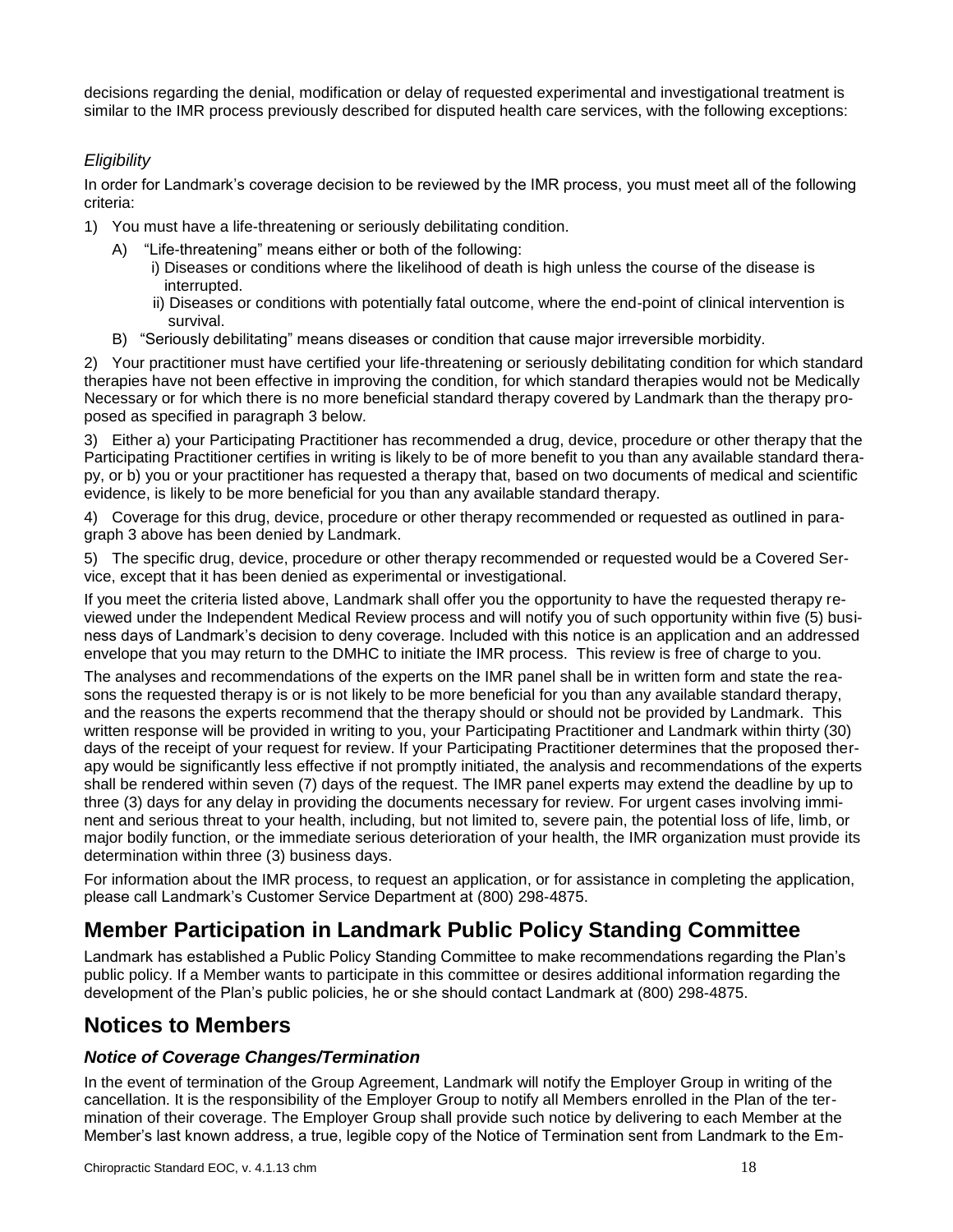ployer Group. The Employer Group shall promptly provide Landmark with proof and the date of such mailing. In the event of an increase in co-payments or premiums, or a reduction in the benefits provided under the Group Agreement for any reason, the Employer Group shall provide notice to its Members of such benefit reduction or premium or co-payment increase within thirty (30) calendar days of the Employer Group's receipt of such notice from Landmark. Landmark shall have no responsibility to Members in the event the Employer Group fails to provide the notices as required.

# **Entirety of Contract and Subsequent Amendments**

The Group Agreement, the Evidence of Coverage, group application form, enrollment form and any attachments constitute the entire contract between Landmark and Employer Group. Any changes to these heretofore mentioned documents must be approved by an officer of Landmark and be attached to the affected document to be valid. No other agent has the authority to change the document or waive any provisions.

# **Conformity with State Law**

If any provision contained within the Evidence of Coverage and the Group Agreement be found not to be in conformance with the California Knox-Keene Health Care Service Plan Act of 1975 or other applicable state laws, all other provisions of the Evidence of Coverage and Group Agreement shall not be rendered invalid but shall be construed and applied as if they were in full compliance with the Act and other applicable laws.

If you need assistance or have questions, call or write:

**Landmark Healthplan of California, Inc. ATTN: Customer Service Department P.O. Box 130028 Sacramento, CA 95853 (800) 298-4875 www.LHP-CA.com**

# **Fraud Prevention**

Landmark is committed to making the most of your healthcare dollar. Toward that end, we are working strenuously to prevent the sort of fraudulent practices that in some healthcare markets are estimated to represent over 10% of healthcare costs. If you know of any potentially fraudulent activity that you would like to report, you may call our Fraud and Abuse Hotline at 1-800-298-4871. You may do so anonymously if you wish.

# **LANDMARK HEALTHPLAN PRIVACY NOTICE**

# THIS NOTICE DESCRIBES HOW MEDICAL INFORMATION ABOUT YOU MAY BE USED AND DISCLOSED AND HOW YOU CAN GET ACCESS TO THIS IN-FORMATION. PLEASE REVIEW IT CAREFULLY.

We are required by law to maintain the privacy of "protected health information." "Protected health information" includes individually identifiable health information, including demographic information, that relates to:

- the past, present, or future physical or mental health or condition of an individual;
- the provision of health care to an individual; or
- the past, present, or future payment for the provision of health care to an individual.

Beyond the requirements of law, we at Landmark understand and respect your right to the confidentiality of your protected health information, and we maintain numerous safeguards to protect your privacy.

As required by law, this notice provides you with information about your rights to access and control your protected health information, and our legal duties and privacy practices, including the types of uses and disclosures we will make of your protected health information.

We are required to abide by the terms of this notice, although we reserve the right to change the terms of this notice from time to time and to make the new notice provisions effective for all protected health information we main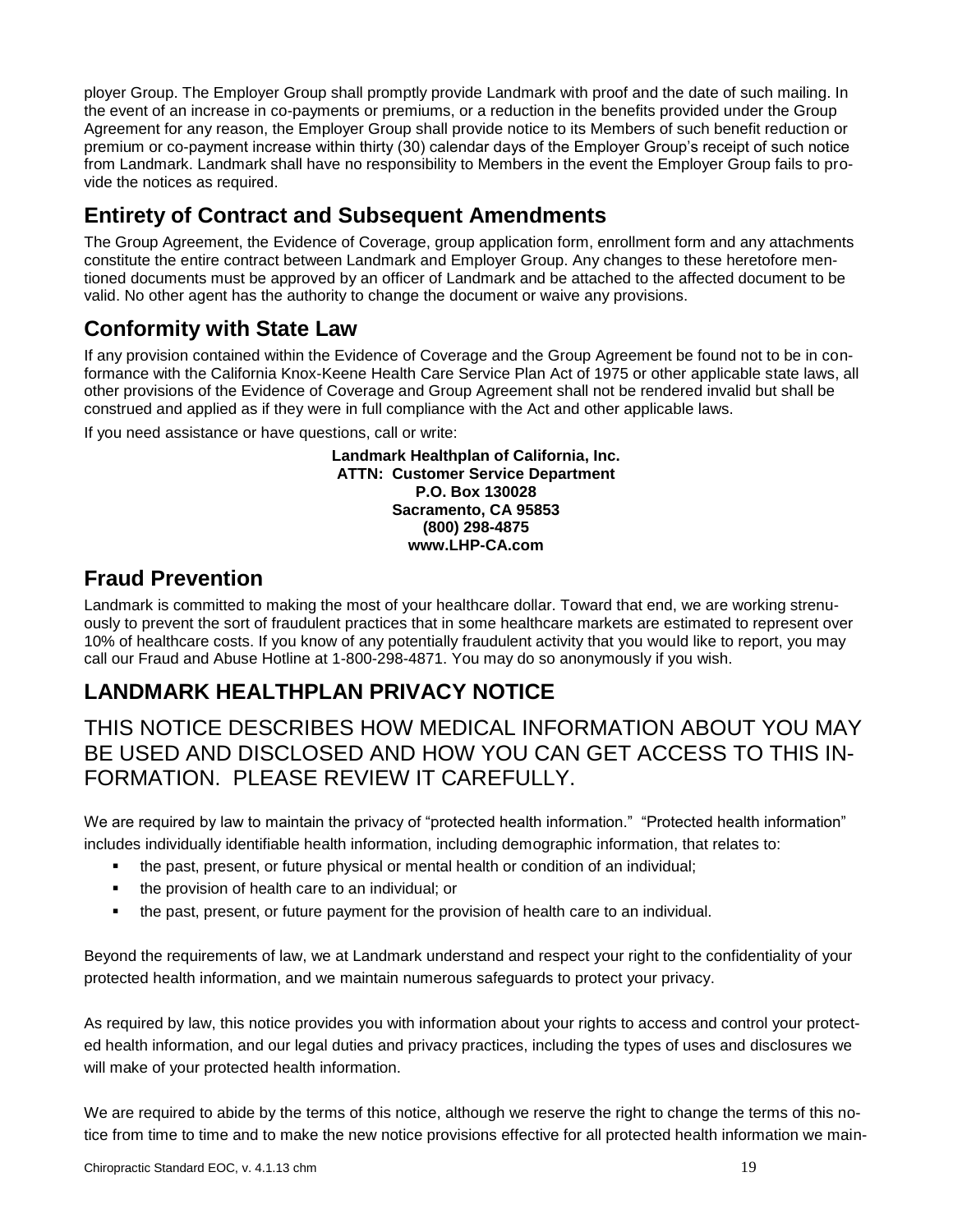tain. You can always request a copy of our most current privacy notice by calling our Customer Service Department at (800) 298-4875, or you can access it on our web site at [www.LHP-CA.com.](http://www.lhp-ca.com/)

#### *How We May Use and Disclose Protected Health Information About You*

We are permitted by law to use or disclose your protected health information for purposes of **treatment, payment,** and **health care operations**.

**For Treatment.** This means the provision, coordination, or management of your health care and related services, including consultations between health care providers regarding your care, and referrals for health care from one health care provider to another. For example, one of your doctors may ask Landmark to supply copies of records in our possession pertaining to your treatment, or we may need to refer to your records in order to make a referral to an appropriate practitioner.

**For Payment.** This means activities we undertake to determine and provide the appropriate reimbursement to providers for the health care provided to you, including determinations of eligibility, coverage (including dual coverage), and appropriateness of care, and other utilization review activities. For example, prior to approving health care services, we may need to verify with your employer group or HMO the current eligibility status of you or of your dependents seeking care, and the exact level of benefits available to you through your plan.

**For Health Care Operations.** This means the support functions of Landmark related to **treatment** and **payment**, such as quality assurance activities, case management, provider reviews, compliance programs, audits, and business planning, development, management, and administrative activities. For example, we may use your protected health information to evaluate the performance of our providers in caring for you. We may also combine medical information about many patients to decide what additional services we should offer, what services are not needed, and whether certain new treatments are effective. If, to accomplish any of these purposes, we engage the services of a third-party "business associate", we will have a written contract with the business associate containing terms that will safeguard the privacy of your protected health information.

Additionally, we are permitted by law to make the following uses and disclosures of protected health information:

**To Individuals Involved in Your Care or Payment for Your Care.** Under certain circumstances, we may disclose protected health information about you to family members, friends, or any other persons identified by you when they are involved in your care or the payment for your care. We will only disclose the protected health information directly relevant to their involvement in your care or payment. We may also use or disclose your protected health information to notify, or assist in the notification of, a family member, a personal representative, or another person responsible for your care, of your location, general condition, or death. If you are available, we will give you an opportunity to object to these disclosures, and we will not make these disclosures if you object. If you are not available, we will determine whether a disclosure to your family or friends is in your best interest, and we will disclose only the protected health information that is directly relevant to their involvement in your care. We will allow your family or friends to act on your behalf to pick up medical supplies, X-rays, or other similar forms of protected health information, when we determine, in our professional judgment, that it is in your best interest to make such disclosures.

When permitted by law, we may disclose protected health information about you to a public or private entity authorized by law or by its charter to assist in disaster relief efforts, to coordinate notification to your family of your location, general condition, or death.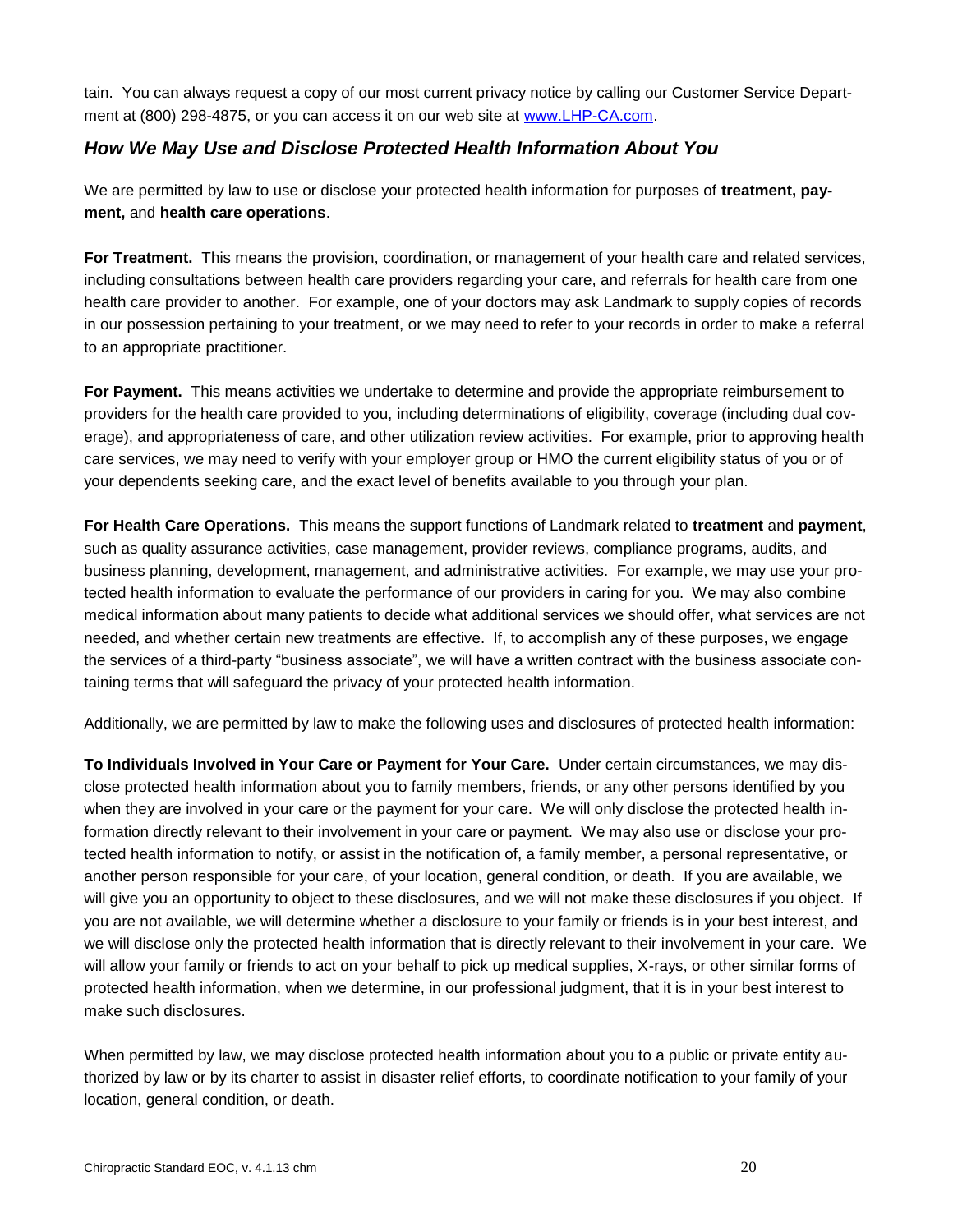**As Required by Law.** We may use or disclose protected health information when required by law, limiting this use or disclosure to the relevant requirements of such law.

**For Public Health Activities.** We may disclose protected health information for public health activities and purposes, which generally include the following:

- to prevent or control disease, injury, or disability;
- **to report births and deaths;**
- to report child abuse or neglect;
- to report reactions to medications or problems with products to persons under the jurisdiction of the Food and Drug Administration, for the purpose of activities related to the quality, safety, or effectiveness of such FDA-regulated products;
- to notify people of product recalls, repairs, or replacement;
- to notify a person who may have been exposed to a disease or may otherwise be at risk of contracting or spreading a disease or condition;
- to notify the appropriate government authority if we believe a patient has been the victim of abuse, neglect, or domestic violence. We will only make this disclosure if the patient agrees or when required by law, or when authorized by law and the patient is incapacitated and thus unable to agree.

**For Health Oversight Activities.** We may disclose protected health information to a health oversight agency for such authorized activities as audits, investigations, inspections, and licensure. These activities are necessary for the government to monitor the health care system, government programs, and compliance with civil rights laws.

**For Legal Proceedings.** We may disclose protected health information about you in response to a court or administrative order. We may also disclose protected health information about you in response to a subpoena, discovery request, or other lawful process, but only if efforts have been made to tell you about the request or to obtain an order protecting the information requested.

**For Law Enforcement.** We may disclose protected health information:

- **•** in response to a court order, subpoena, warrant, summons, or similar process, or as otherwise required by law;
- in response to a law enforcement official's request, to identify or locate a suspect, fugitive, material witness, or missing person;
- in response to a law enforcement official's request for information about the victim of a crime, if, under certain limited circumstances, we are unable to obtain the individual's agreement;
- to alert law enforcement about a death that we believe may be the result of criminal conduct;
- to alert law enforcement about criminal conduct on our premises; and
- in an emergency, to alert law enforcement to the commission and nature of a crime; the location of the crime or victims; or the identity, description, and location of the person who committed the crime.

**To Coroners, Medical Examiners, and Funeral Directors.** We may disclose protected health information to a coroner or medical examiner in order, for example, to identify a deceased person or determine the cause of death. We may also disclose protected health information about patients to funeral directors as necessary to carry out their duties.

**For Organ and Tissue Donation.** For organ donors, we may disclose protected health information to organizations that handle organ, eye, or tissue procurement, banking, or transplantation, for the purpose of facilitating organ, eye, or tissue donation and transplantation.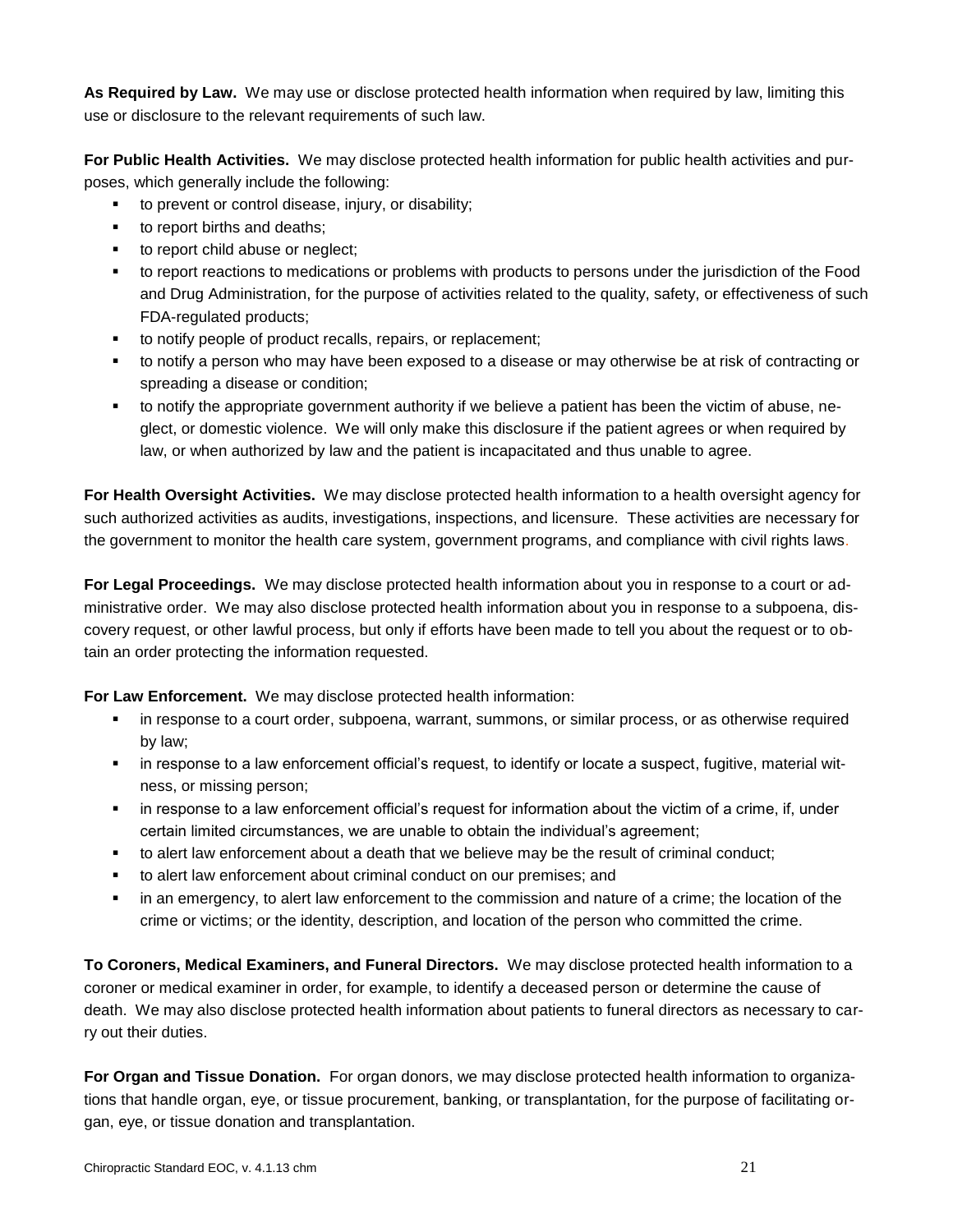**For Research.** Under certain circumstances, we may use and disclose protected health information for research purposes. For example, a research project may involve comparing the health and recovery of all patients who received one treatment to those who received another for the same condition. All research projects, however, are subject to a special approval process. This process evaluates a proposed research project and its use of medical information, trying to balance the research needs with patients' need for privacy of their medical information. Before we use or disclose protected health information for research, the project will have been approved through this research approval process, but we may, however, disclose protected health information to people preparing to conduct a research project, for example, to help them look for patients with specific medical needs, so long as the protected health information they review does not leave our premises.

**To Avert a Serious Threat to Health or Safety.** We may use and disclose protected health information when necessary to prevent or lessen a serious and imminent threat to the health and safety of a person or the public. Any disclosure, however, would only be made to someone able to help prevent or lessen the threat.

**With Regard to Armed Forces Personnel.** We may use and disclose the protected health information of individuals who are Armed Forces personnel for activities deemed necessary by appropriate military command authorities. We may also use and disclose the protected health information of individuals who are foreign military personnel to the appropriate foreign military authority.

**For National Security and Intelligence Activities; For Protective Services for the President and Others.** We may disclose protected health information to authorized federal officials for the conduct of lawful intelligence, counter-intelligence, and other national security activities authorized by law; for the provision of protective services to the President or other authorized persons, or to foreign heads of state; or for the conduct of authorized investigations.

**For Workers' Compensation.** We may disclose protected health information about you as authorized by and to the extent necessary to comply with laws relating to workers' compensation or other similar programs established by law to provide benefits for work-related injuries or illness.

**For Health-Related Benefits and Services.** We may use and disclose protected health information to contact you to provide information about other health-related benefits or services that may be of interest to you.

**To Your Group Health Plan Sponsor.** We may disclose protected health information about you to the sponsor of your Group Health Plan, only upon receipt of a certification from the plan sponsor that the plan documents have been amended to provide, among other things, that the sponsor will not use or disclose the information for employment-related actions and decisions.

### *Other Uses and Disclosures*

Except for the situations set forth above, we will not use or disclose your protected health information for any other purpose unless you provide written authorization. You may revoke that authorization at any time, provided that the revocation is in writing, except to the extent that we have already taken action in reliance on your authorization.

### *Your Rights Regarding Protected Health Information About You*

**Right to Request Restrictions.** You have the right to request restrictions on our use or disclosure of protected health information about you for treatment, payment, or health care operations. You also have the right to request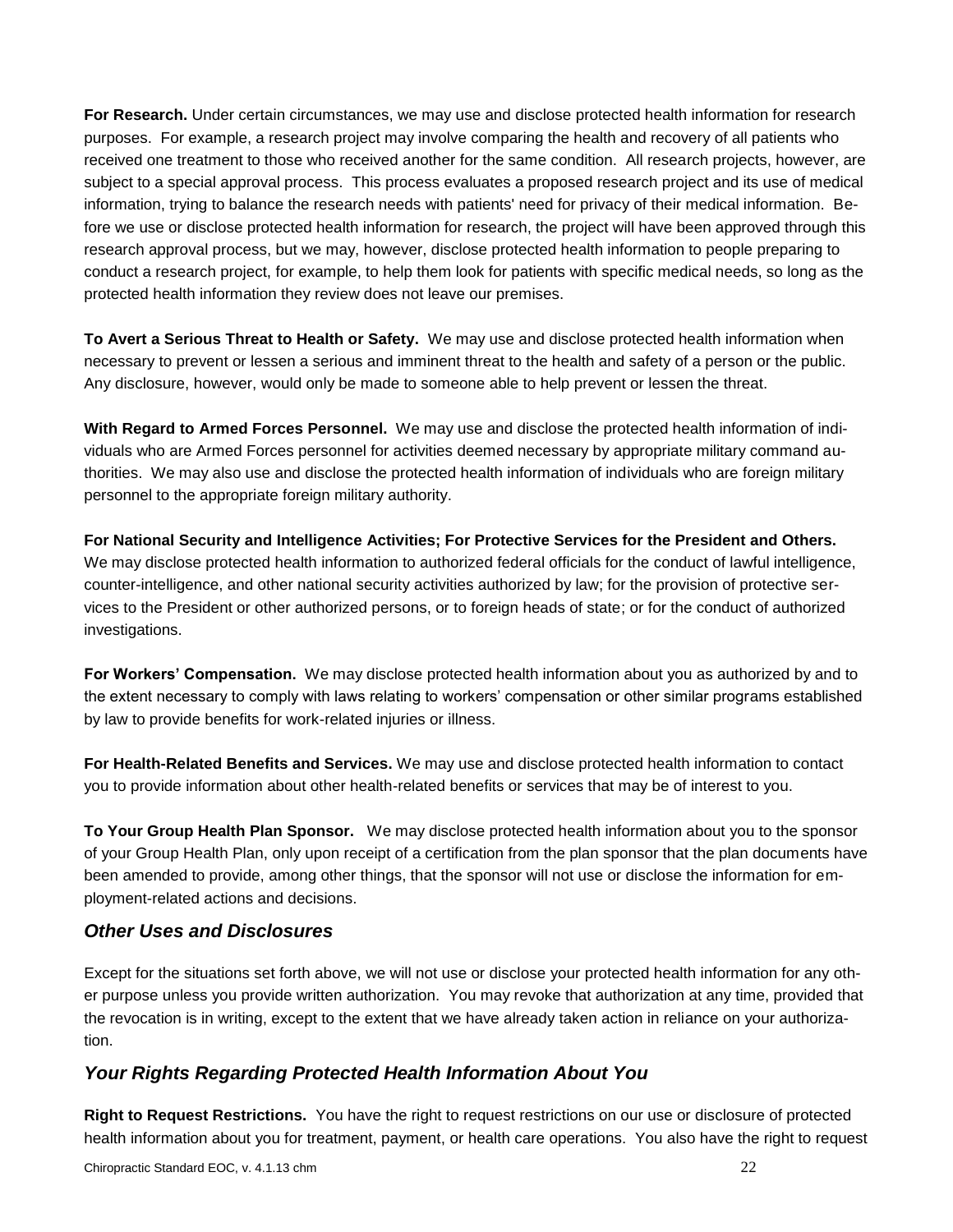restrictions on the protected health information we disclose about you to someone who is involved in your care or the payment for your care, like a family member or friend.

We are not required to agree to your request.If we do agree, we will not use or disclose protected health information about you in violation of such restriction, unless the information is needed to provide you emergency treatment.

To request restrictions, you must make your request in writing to our Privacy Officer at the address below. In your request, you must tell us (1) what information you want to limit; (2) whether you want to limit our use, disclosure, or both; and (3) to whom you want the limits to apply.

**Right to Request Confidential Communications.** You have the right to request that we communicate protected health information to you in a certain way or at a certain location if disclosure of all or part of that information could endanger you. For example, you can ask that we only contact you at work or by mail.

To request confidential communications, you must make your request in writing to our Privacy Officer at the address below, including a statement that other disclosure could endanger you. Your request must specify where or how you wish to be contacted. We will accommodate all reasonable requests.

**Right to Inspect and Copy.** You have the right to inspect and obtain a copy of protected health information about you that may be used to make decisions about your care. Usually, this includes enrollment, payment, claims adjudication, and case management records. There are a few exceptions to the sorts of protected health information available to you, such as psychotherapy notes and information compiled in reasonable anticipation of, or for use in, a civil, criminal, or administrative action or proceeding.

To inspect and copy medical information that may be used to make decisions about you, you must make your request in writing to our Privacy Officer at the address below. If you request a copy of the information, we may charge a fee for the costs of copying, postage, and other supplies associated with your request.

In certain very limited circumstances, we may deny your request to inspect and copy, but in those cases, not including those types of exceptions noted above, you have the right to have the denial reviewed. A licensed health care professional who did not participate in the original decision to deny will be designated by Landmark to review the denial. We will comply with the outcome of the review.

**Right to Amend.** If you feel that protected health information we have about you is incorrect or incomplete, you may request that we amend the information. You have the right to request an amendment for as long as the information is kept.

To request an amendment, you must make your request in writing to our Privacy Officer at the address below. In addition, you must provide a reason that supports your request. We may deny your request for an amendment if it is not in writing or does not include a reason to support the request. In addition, we may deny your request to amend protected health information that:

- Was not created by us, unless the person or entity that created the information is no longer available to make the amendment;
- **IS not part of the protected health information kept by Landmark;**
- Is not part of the information that you would be permitted to inspect and copy; or
- Is accurate and complete.